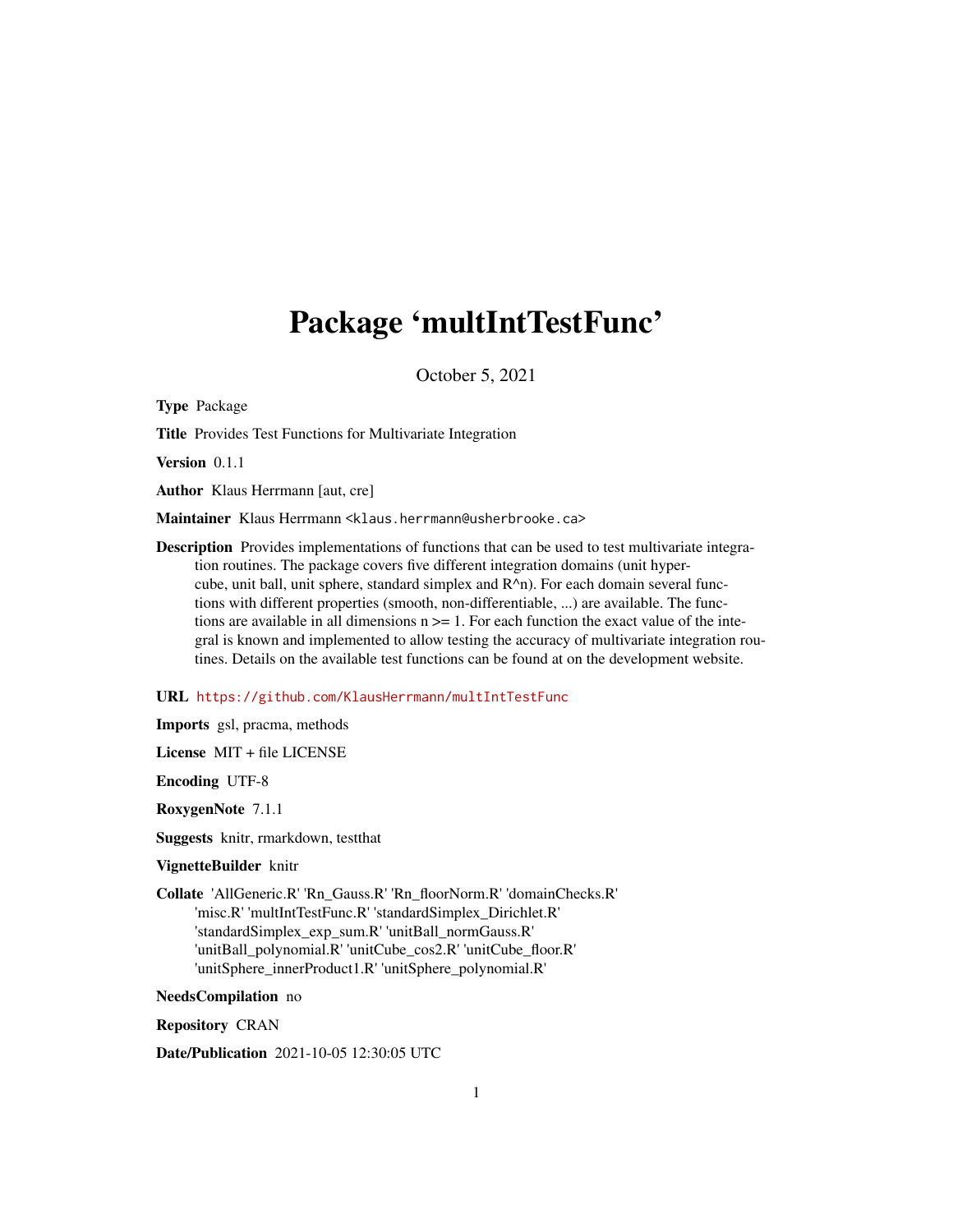# <span id="page-1-0"></span>R topics documented:

|       | $checkClosedUnitBall \dots \dots \dots \dots \dots \dots \dots \dots \dots \dots \dots \dots \dots \dots \dots \dots \dots \dots$ |                |
|-------|-----------------------------------------------------------------------------------------------------------------------------------|----------------|
|       |                                                                                                                                   |                |
|       |                                                                                                                                   |                |
|       |                                                                                                                                   | $\overline{4}$ |
|       |                                                                                                                                   | 5              |
|       |                                                                                                                                   | $\overline{5}$ |
|       |                                                                                                                                   | $\overline{7}$ |
|       |                                                                                                                                   | $\overline{7}$ |
|       |                                                                                                                                   |                |
|       |                                                                                                                                   |                |
|       |                                                                                                                                   |                |
|       |                                                                                                                                   |                |
|       |                                                                                                                                   |                |
|       |                                                                                                                                   |                |
|       |                                                                                                                                   |                |
|       |                                                                                                                                   |                |
|       |                                                                                                                                   |                |
|       |                                                                                                                                   |                |
|       |                                                                                                                                   |                |
|       |                                                                                                                                   |                |
|       |                                                                                                                                   |                |
|       |                                                                                                                                   |                |
|       |                                                                                                                                   |                |
|       |                                                                                                                                   |                |
| Index |                                                                                                                                   | 22             |
|       |                                                                                                                                   |                |

checkClosedUnitBall *Domain check for closed unit ball*  $\{\vec{x} \in R\hat{m} : ||x||_2 \leq 1\}$ 

#### Description

The function checks if a point (one row in the input argument) is inside the closed unit ball  $\{\vec{x} \in \mathbb{R}^n : ||x||_2 \leq 1\}$  or not. If the input matrix contains entries that are not numeric, i.e., not representing real numbers, the function throws an error. The dimension  $n$  is automatically inferred from the input matrix and is equal to the number of columns.

# Usage

```
checkClosedUnitBall(x)
```
# Arguments

x Matrix with numeric entries. Each row represents one point

# Value

Vector where each element (TRUE or FALSE) indicates if a point is in the closed unit ball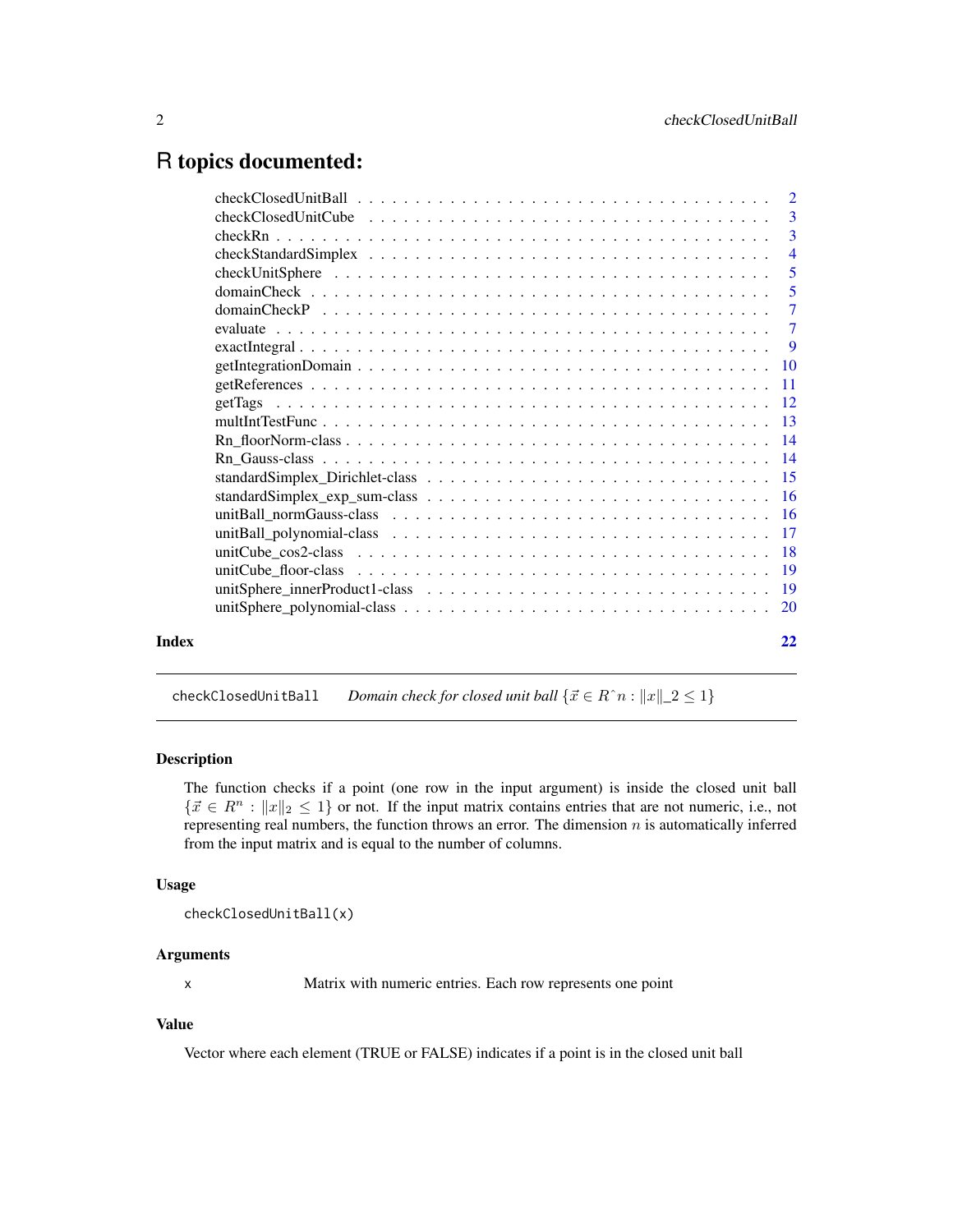# <span id="page-2-0"></span>checkClosedUnitCube 3

#### Examples

```
x \leftarrow \text{matrix}(rnorm(30), 10, 3)checkClosedUnitBall(x)
```
checkClosedUnitCube *Domain check for closed unit hypercube* [0, 1]ˆn

#### Description

The function checks if a point (one row in the input argument) is inside the closed unit hypercube  $[0, 1]^n$  or not. If the input matrix contains entries that are not numeric, i.e., not representing real numbers, the function throws an error. The dimension  $n$  is automatically inferred from the input matrix and is equal to the number of columns.

#### Usage

```
checkClosedUnitCube(x)
```
#### Arguments

x Matrix with numeric entries. Each row represents one point

#### Value

Vector where each element (TRUE or FALSE) indicates if a point is in the unit hypercube

# Examples

 $x \le -$  matrix(rnorm(30),10,3) checkClosedUnitCube(x)

checkRn *Domain check for* Rˆn

#### Description

The function checks if a point (one row in the input argument) is inside the n-dimensional Euclidean space  $R^n = \times_{i=1}^n R$  or not. In this case the return values are all TRUE. If the input matrix contains entries that are not numeric, i.e., not representing real numbers, the function throws an error. The dimension  $n$  is automatically inferred from the input matrix and is equal to the number of columns.

#### Usage

checkRn(x)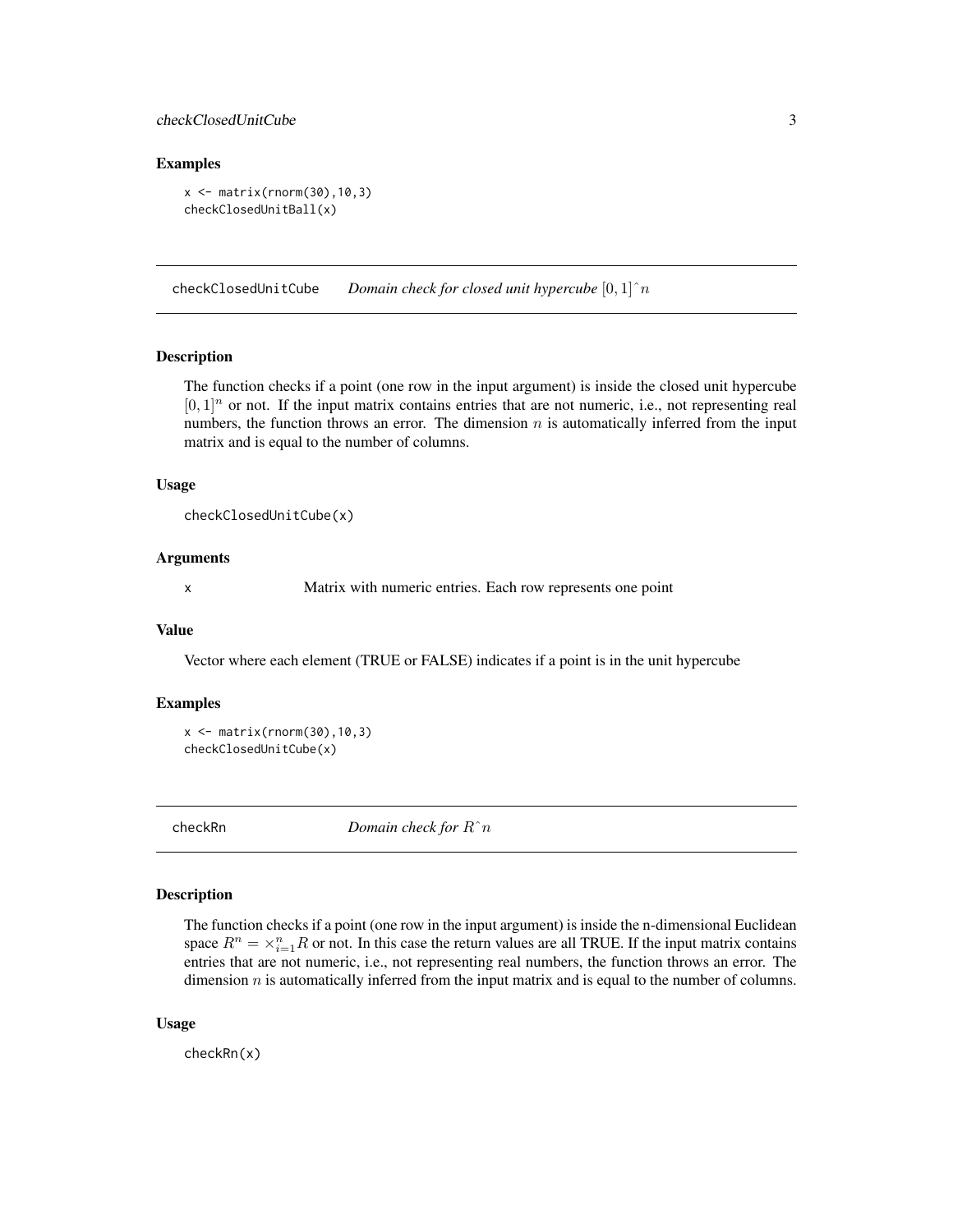#### <span id="page-3-0"></span>Arguments

x Matrix with numeric entries. Each row represents one point

# Value

Vector where each element (TRUE or FALSE) indicates if a point is in R^n

#### Examples

```
x <- matrix(rnorm(30),10,3)
checkRn(x)
```
checkStandardSimplex *Domain check for standard simplex*  $\{\vec{x} \in R\hat{\ }n : x_i \geq 0, \|x\| \leq 1\}$ 

# Description

The function checks if a point (one row in the input argument) is inside the standard simplex  $\{\vec{x} \in \mathbb{R}\}$  $R^n : x_i \ge ||x||_1 \le 1$  or not. If the input matrix contains entries that are not numeric, i.e., not representing real numbers, the function throws an error. The dimension  $n$  is automatically inferred from the input matrix and is equal to the number of columns.

#### Usage

checkStandardSimplex(x)

# Arguments

x Matrix with numeric entries. Each row represents one point

# Value

Vector where each element (TRUE or FALSE) indicates if a point is in the standard simplex

#### Examples

```
x \leftarrow \text{matrix}(rnorm(30), 10, 3)checkStandardSimplex(x)
```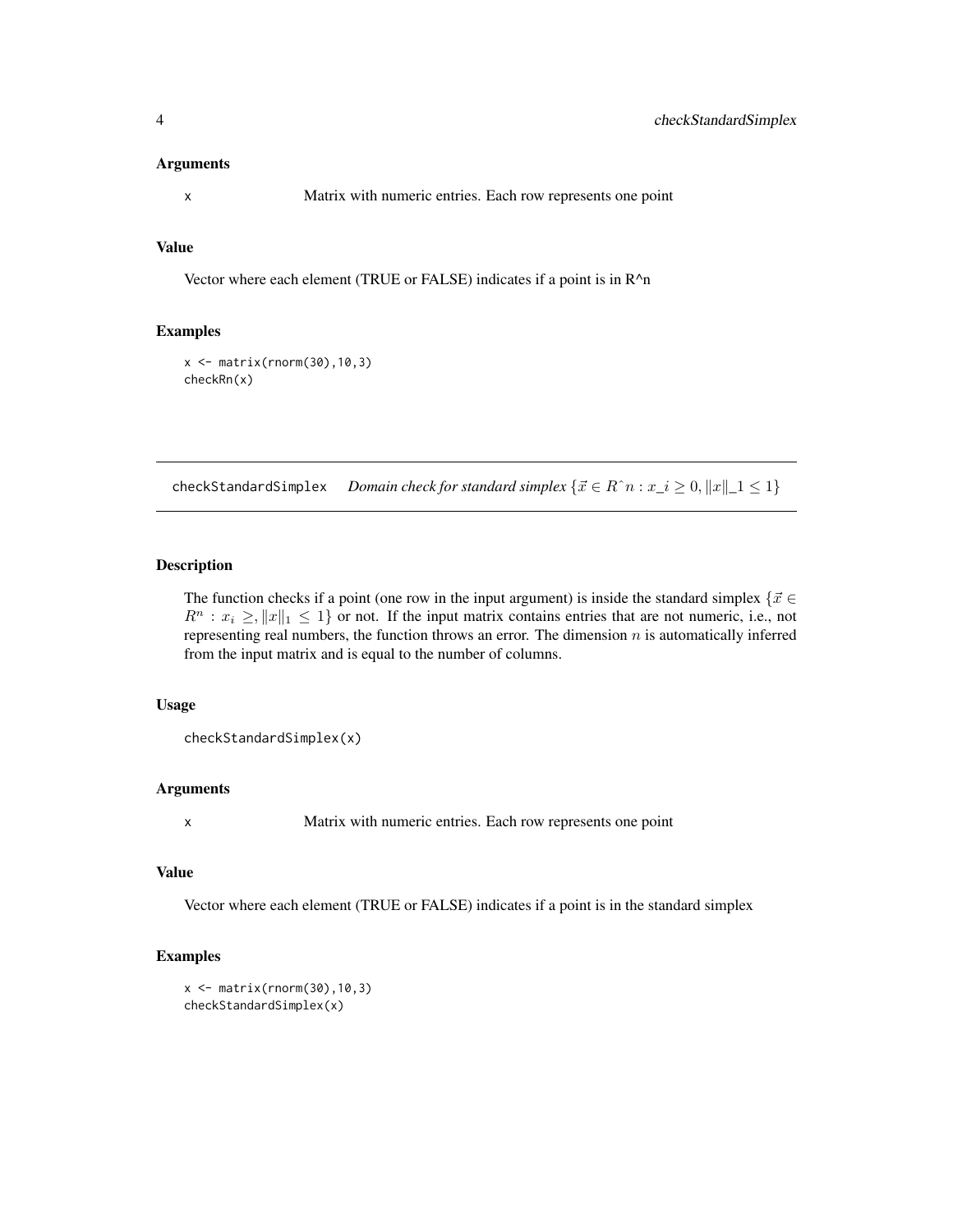#### <span id="page-4-0"></span>Description

The function checks if a point (one row in the input argument) is inside the unit sphere  $\{\vec{x} \in R^n :$  $||x||_2 = 1$  or not. If the input matrix contains entries that are not numeric, i.e., not representing real numbers, the function throws an error. The dimension  $n$  is automatically inferred from the input matrix and is equal to the number of columns. The function allows for an additional parameter  $\varepsilon \geq 0$  to test  $\{\vec{x} \in \mathbb{R}^n : 1 - \varepsilon \leq ||x||_2 \leq 1 + \varepsilon\}$ . WARNING: Due to floating point arithmetic the default value of  $\varepsilon = 0$  will not work properly in most cases.

# Usage

```
checkUnitSphere(x, eps = 0)
```
#### Arguments

| X   | Matrix with numeric entries. Each row represents one point                   |
|-----|------------------------------------------------------------------------------|
| eps | Non-negative numeric that allows to test points with an additional tolerance |

#### Value

Vector where each element (TRUE or FALSE) indicates if a point is in the unit sphere

# Examples

```
x \le - matrix(rnorm(30), 10, 3)
checkUnitSphere(x,eps=0.001)
```
domainCheck *Check if node points are in the domain of a test function instance*

# Description

domainCheck is a generic function that allows to test if a collection of evaluation points are inside the integration domain associated to the test function instance or not.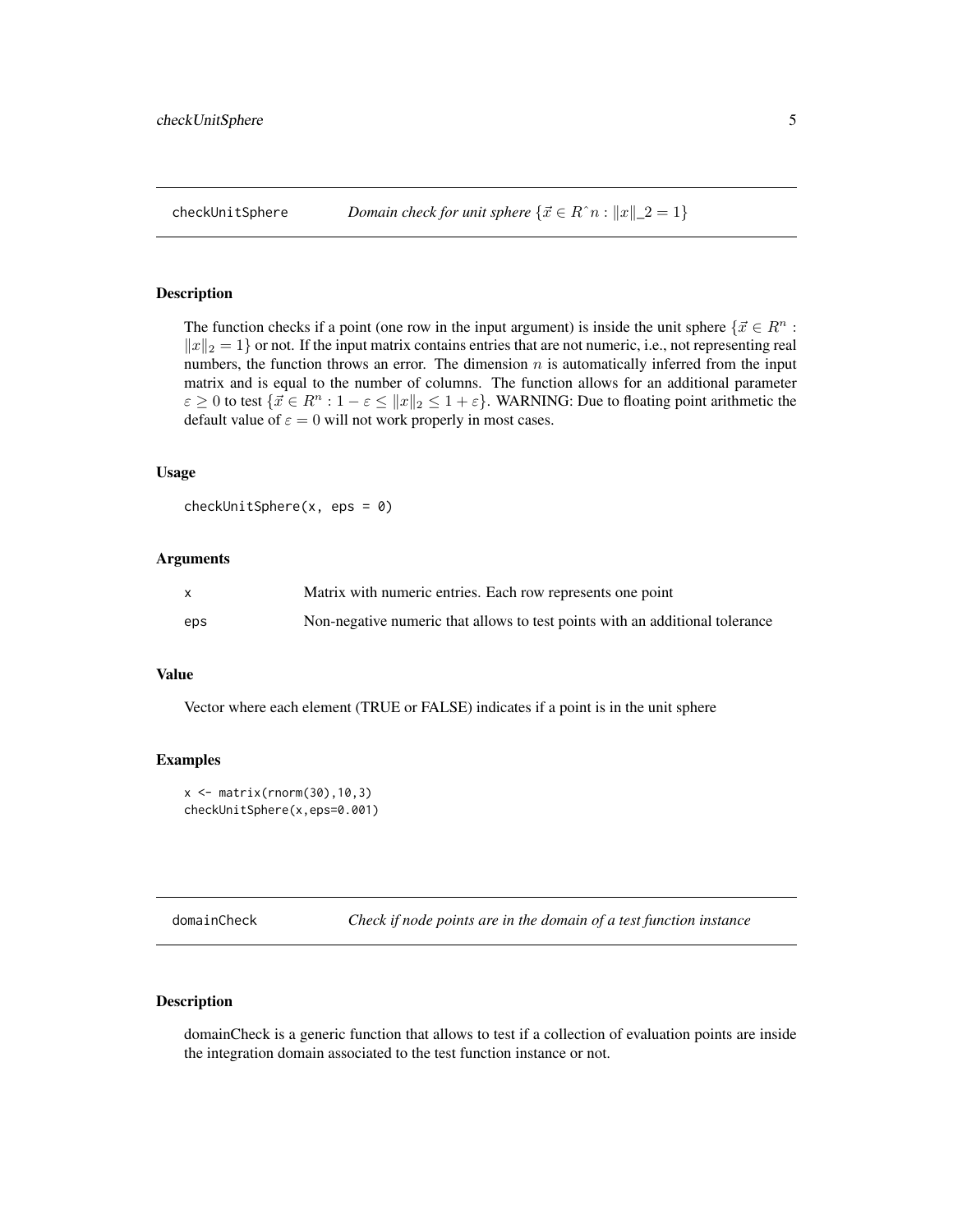#### Usage

```
domainCheck(object, x)
## S4 method for signature 'Rn_Gauss,matrix'
domainCheck(object, x)
## S4 method for signature 'Rn_floorNorm,matrix'
domainCheck(object, x)
## S4 method for signature 'standardSimplex_Dirichlet, matrix'
domainCheck(object, x)
## S4 method for signature 'standardSimplex_exp_sum,matrix'
domainCheck(object, x)
## S4 method for signature 'unitBall_normGauss,matrix'
domainCheck(object, x)
## S4 method for signature 'unitBall_polynomial,matrix'
domainCheck(object, x)
## S4 method for signature 'unitCube_cos2,matrix'
domainCheck(object, x)
## S4 method for signature 'unitCube_floor,matrix'
domainCheck(object, x)
## S4 method for signature 'unitSphere_innerProduct1,matrix'
domainCheck(object, x)
## S4 method for signature 'unitSphere_polynomial,matrix'
```

```
domainCheck(object, x)
```
# Arguments

| object | Test function that gets evaluated                     |
|--------|-------------------------------------------------------|
|        | Matrix where each row represents one evaluation point |

# Value

Vector where each element (TRUE or FALSE) indicates if a point (row in the input matrix) is in the integration domain

# Author(s)

Klaus Herrmann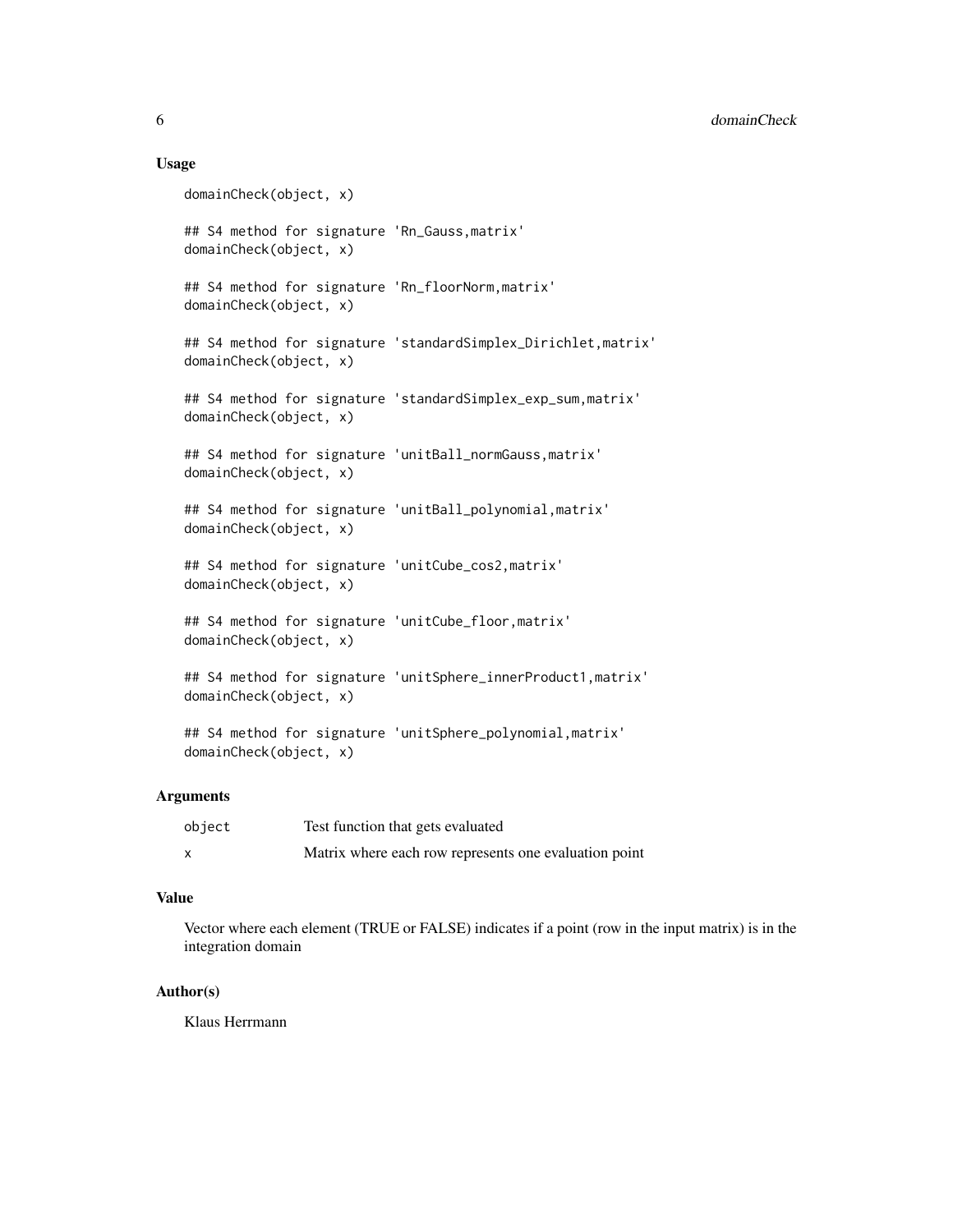<span id="page-6-0"></span>domainCheckP *Check if node points are in the domain of a test function instance ("overload" of domainCheck with additional parameter)*

#### Description

domainCheckP is a generic function that allows to test if a collection of evaluation points are inside the integration domain associated to the test function instance or not. This "overload" of domainCheck allows to pass a list of additional parameters.

#### Usage

domainCheckP(object, x, param)

## S4 method for signature 'unitSphere\_innerProduct1,matrix,list' domainCheckP(object, x, param)

## S4 method for signature 'unitSphere\_polynomial, matrix, list' domainCheckP(object, x, param)

#### Arguments

| object | Test function that gets evaluated                     |
|--------|-------------------------------------------------------|
| X      | Matrix where each row represents one evaluation point |
| param  | List of additional parameters                         |

#### Value

Vector where each element (TRUE or FALSE) indicates if a point (row in the input matrix) is in the integration domain

# Author(s)

Klaus Herrmann

evaluate *Evaluate test function instance for a set of node points*

# Description

evaluate is a generic function that evaluates the test function instance for a collection of evaluation points.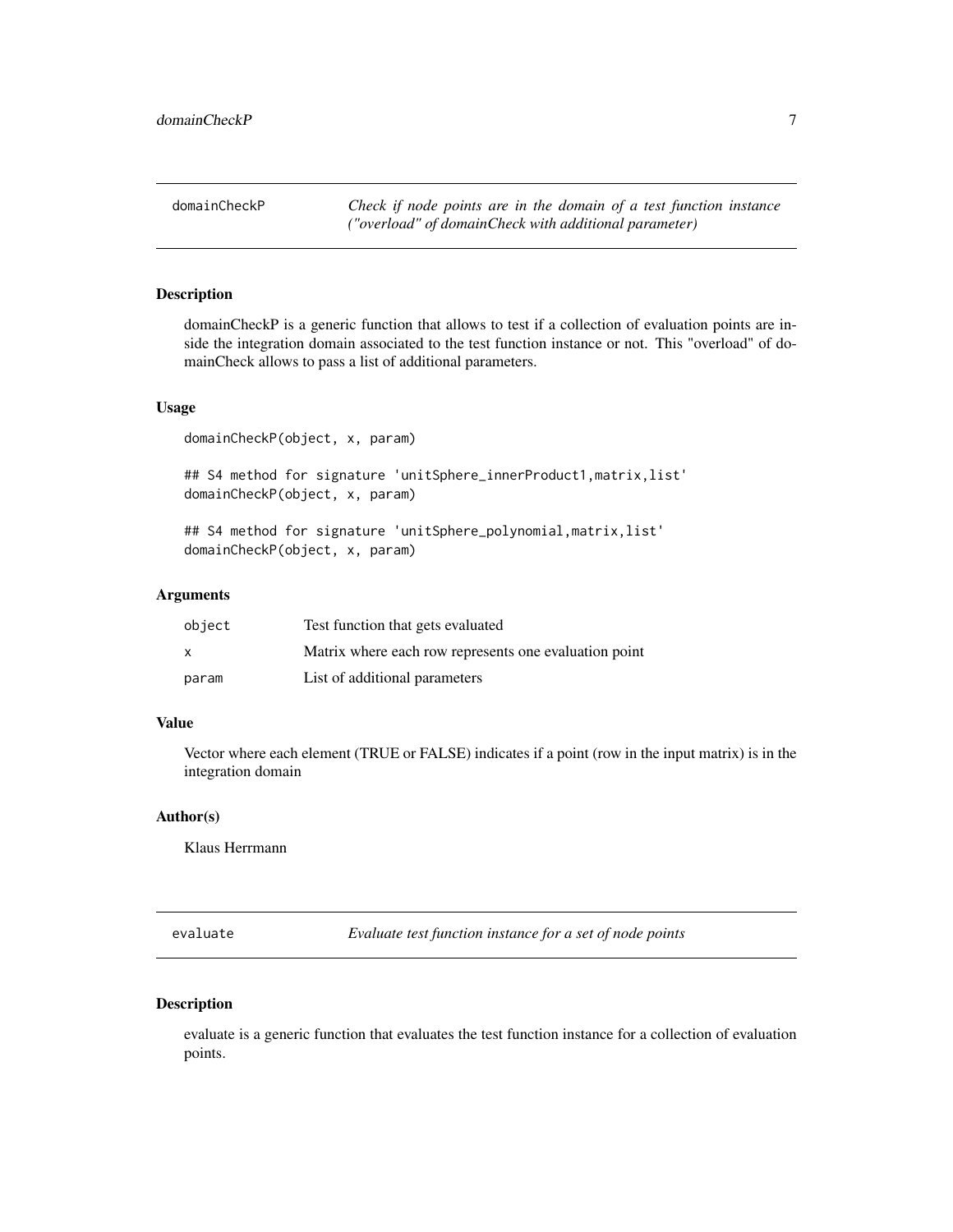#### 8 evaluate experience of the contract of the contract of the contract of the contract of the contract of the contract of the contract of the contract of the contract of the contract of the contract of the contract of the c

#### Usage

```
evaluate(object, x)
## S4 method for signature 'Rn_Gauss,matrix'
evaluate(object, x)
## S4 method for signature 'Rn_floorNorm,matrix'
evaluate(object, x)
## S4 method for signature 'standardSimplex_Dirichlet, matrix'
evaluate(object, x)
## S4 method for signature 'standardSimplex_exp_sum,matrix'
evaluate(object, x)
## S4 method for signature 'unitBall_normGauss, matrix'
evaluate(object, x)
## S4 method for signature 'unitBall_polynomial,matrix'
evaluate(object, x)
## S4 method for signature 'unitCube_cos2,matrix'
evaluate(object, x)
## S4 method for signature 'unitCube_floor,matrix'
evaluate(object, x)
## S4 method for signature 'unitSphere_innerProduct1, matrix'
evaluate(object, x)
## S4 method for signature 'unitSphere_polynomial,matrix'
evaluate(object, x)
```
#### Arguments

| object       | Test function that gets evaluated                     |
|--------------|-------------------------------------------------------|
| $\mathsf{x}$ | Matrix where each row represents one evaluation point |

# Value

Vector where each element is an evaluation of the test function for a node point (row in  $x$ )

#### Author(s)

Klaus Herrmann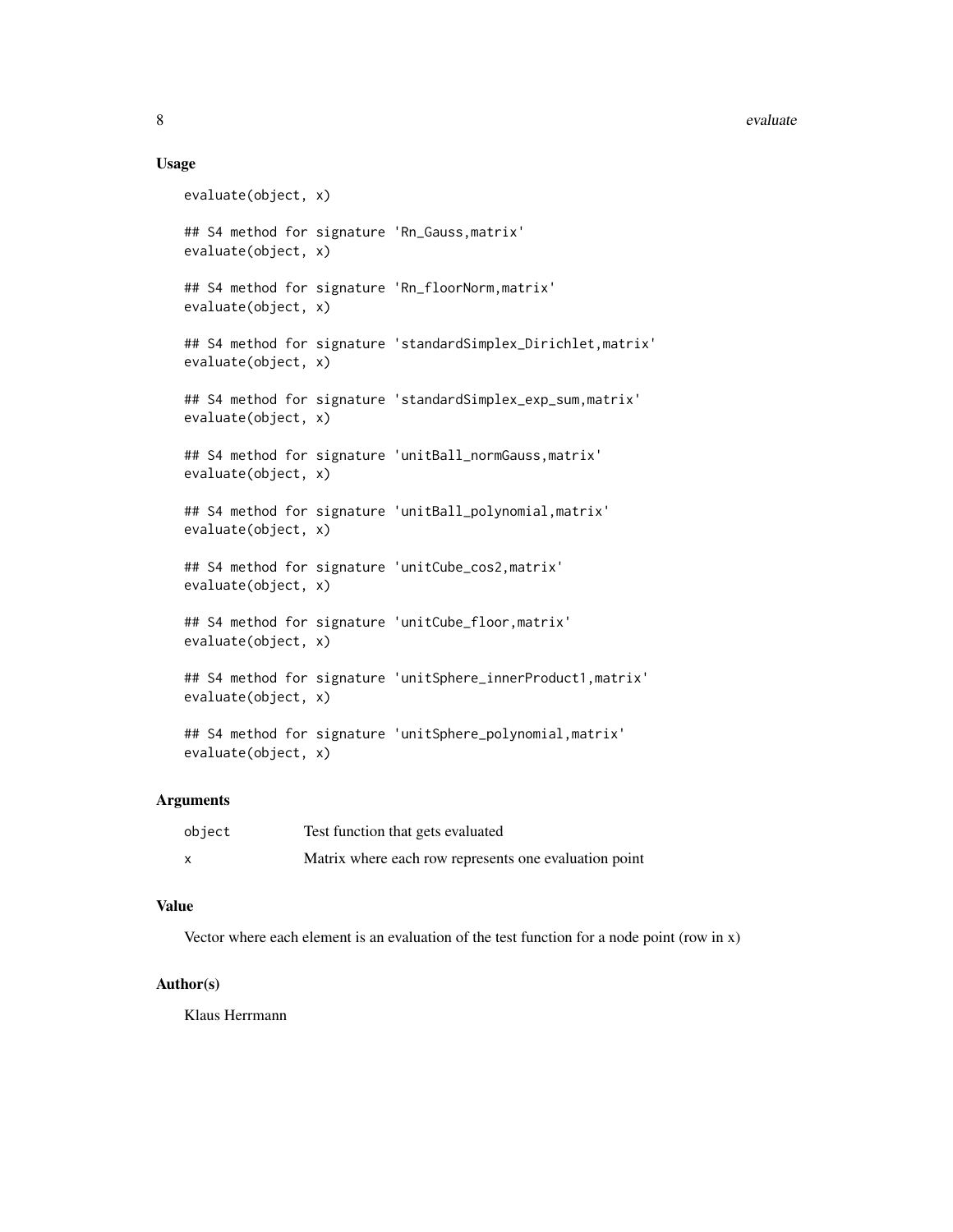<span id="page-8-0"></span>

# Description

exactIntegral is a generic function that allows to calculate the exact value of a test function instance over the associated integration domain.

#### Usage

```
exactIntegral(object)
## S4 method for signature 'Rn_Gauss'
exactIntegral(object)
## S4 method for signature 'Rn_floorNorm'
exactIntegral(object)
## S4 method for signature 'standardSimplex_Dirichlet'
exactIntegral(object)
## S4 method for signature 'standardSimplex_exp_sum'
exactIntegral(object)
## S4 method for signature 'unitBall_normGauss'
exactIntegral(object)
## S4 method for signature 'unitBall_polynomial'
exactIntegral(object)
## S4 method for signature 'unitCube_cos2'
exactIntegral(object)
## S4 method for signature 'unitCube_floor'
exactIntegral(object)
## S4 method for signature 'unitSphere_innerProduct1'
exactIntegral(object)
## S4 method for signature 'unitSphere_polynomial'
exactIntegral(object)
```
#### Arguments

object The test function that gets evaluated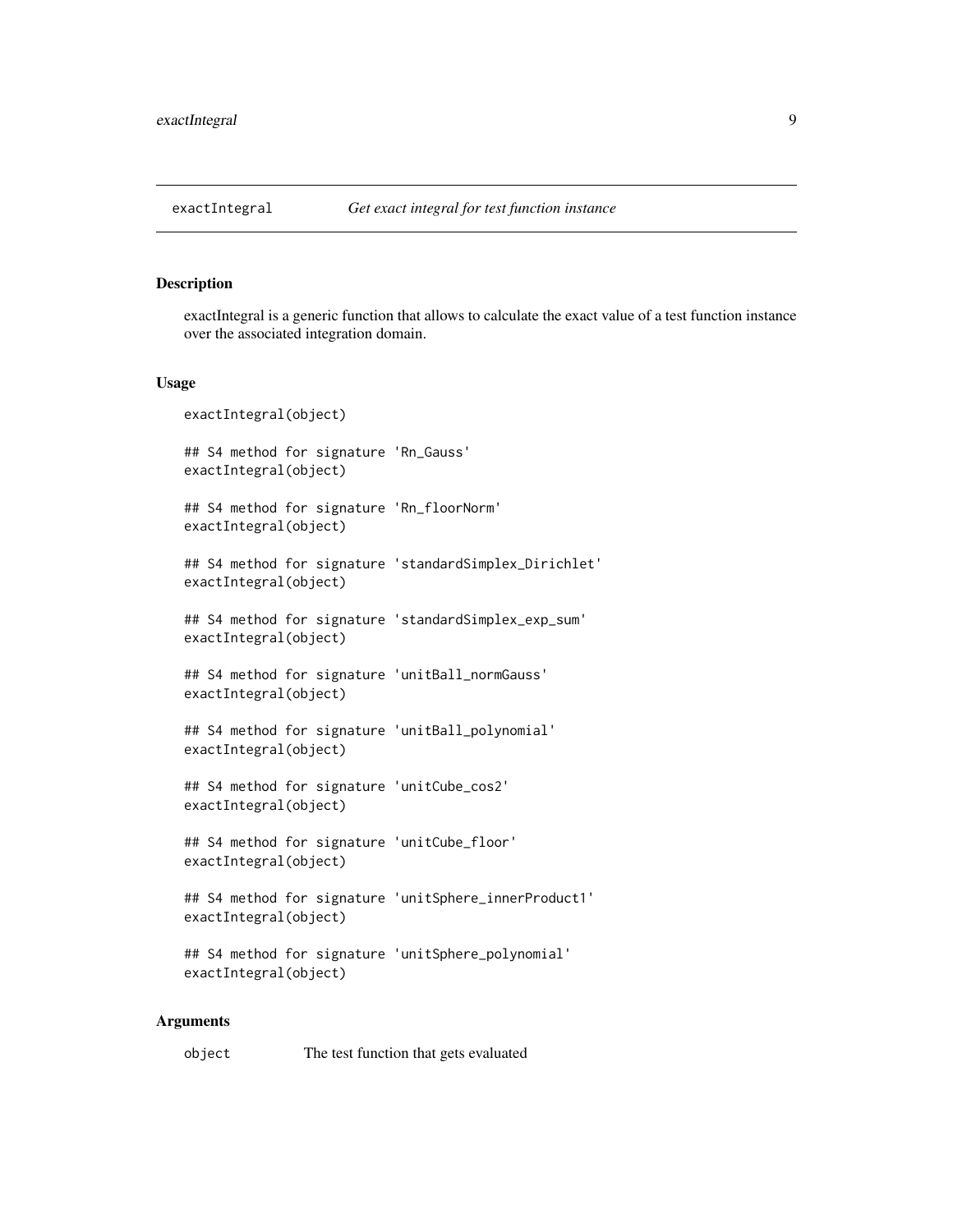# <span id="page-9-0"></span>Value

Numeric value of the integral of the test function

#### Author(s)

Klaus Herrmann

getIntegrationDomain *Get description of integration domain for test function instance*

#### Description

getIntegrationDomain is a generic function that returns a description of the integration domain associate to the test function instance.

#### Usage

```
getIntegrationDomain(object)
```

```
## S4 method for signature 'Rn_Gauss'
getIntegrationDomain(object)
```

```
## S4 method for signature 'Rn_floorNorm'
getIntegrationDomain(object)
```

```
## S4 method for signature 'standardSimplex_Dirichlet'
getIntegrationDomain(object)
```

```
## S4 method for signature 'standardSimplex_exp_sum'
getIntegrationDomain(object)
```

```
## S4 method for signature 'unitBall_normGauss'
getIntegrationDomain(object)
```

```
## S4 method for signature 'unitBall_polynomial'
getIntegrationDomain(object)
```

```
## S4 method for signature 'unitCube_cos2'
getIntegrationDomain(object)
```

```
## S4 method for signature 'unitCube_floor'
getIntegrationDomain(object)
```

```
## S4 method for signature 'unitSphere_innerProduct1'
getIntegrationDomain(object)
```

```
## S4 method for signature 'unitSphere_polynomial'
getIntegrationDomain(object)
```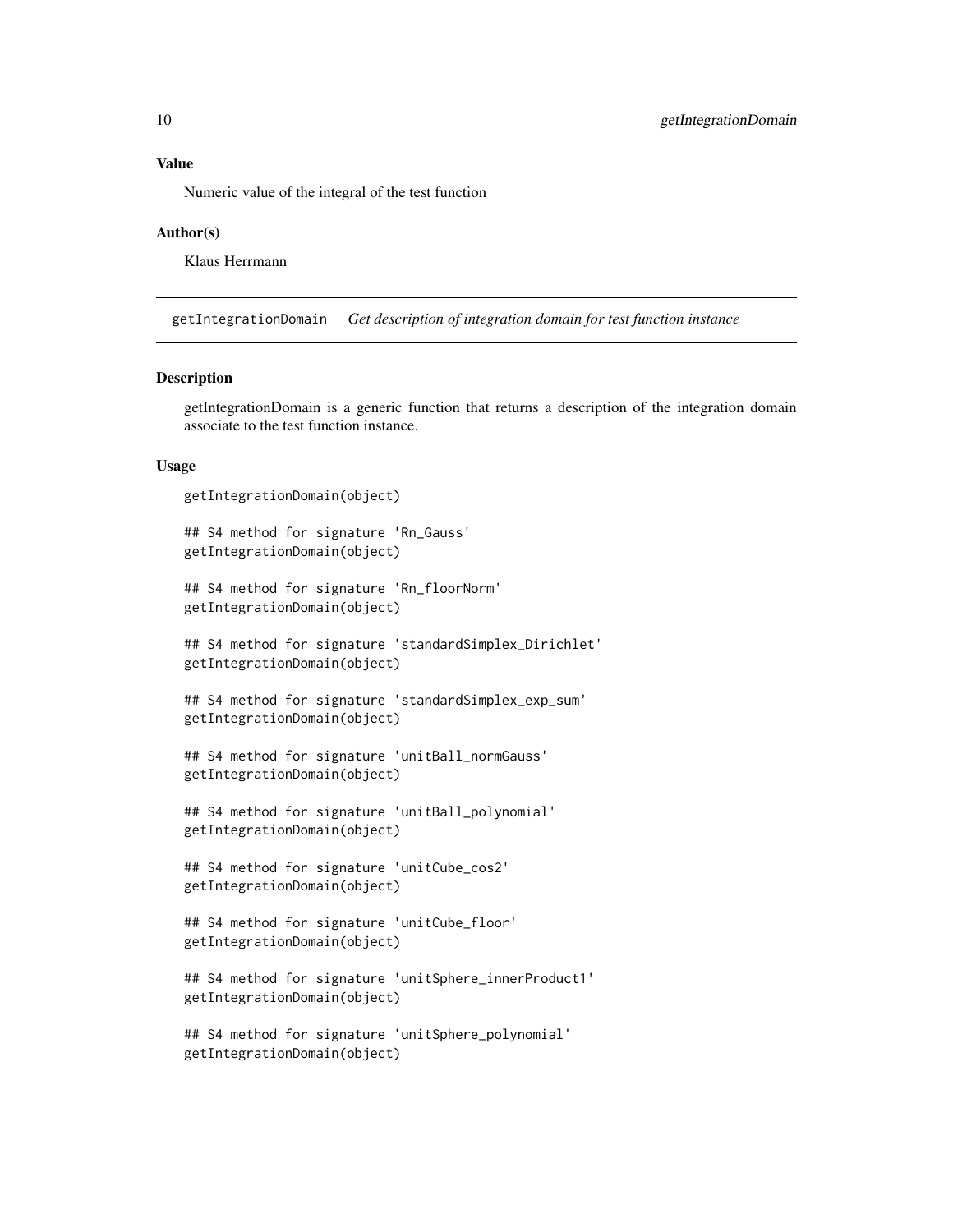# <span id="page-10-0"></span>getReferences 11

#### **Arguments**

| object | Test function for which the description is returned |
|--------|-----------------------------------------------------|
|--------|-----------------------------------------------------|

#### Value

Description of the integration domain of the function

#### Author(s)

Klaus Herrmann

getReferences *Get references for test function instance*

# Description

getReferences is a generic function that returns a vector of references associated to the test function instance.

#### Usage

getReferences(object)

```
## S4 method for signature 'Rn_Gauss'
getReferences(object)
```
## S4 method for signature 'Rn\_floorNorm' getReferences(object)

## S4 method for signature 'standardSimplex\_Dirichlet' getReferences(object)

## S4 method for signature 'standardSimplex\_exp\_sum' getReferences(object)

## S4 method for signature 'unitBall\_normGauss' getReferences(object)

## S4 method for signature 'unitBall\_polynomial' getReferences(object)

## S4 method for signature 'unitCube\_cos2' getReferences(object)

```
## S4 method for signature 'unitCube_floor'
getReferences(object)
```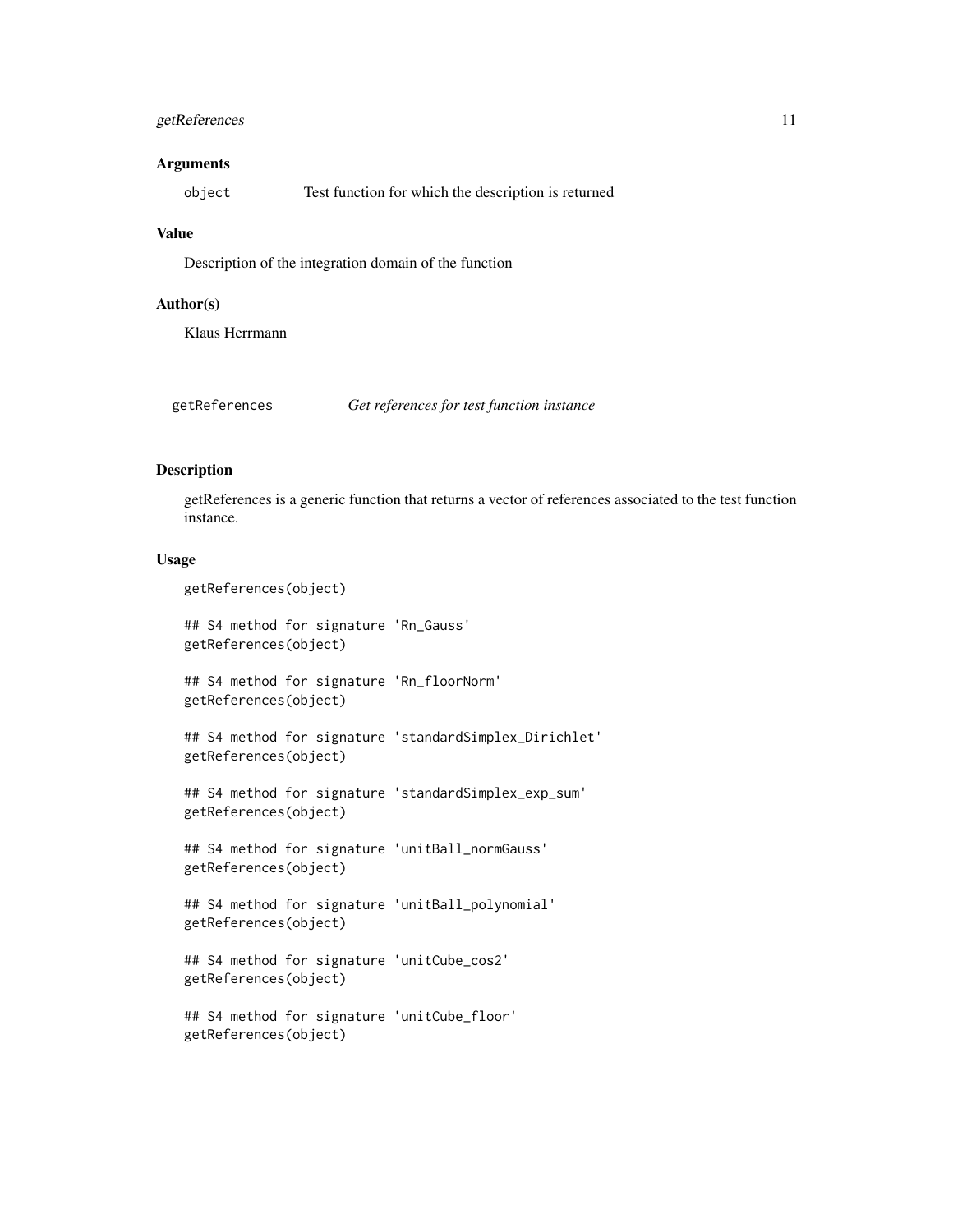#### <span id="page-11-0"></span>12 getTags and the set of the set of the set of the set of the set of the set of the set of the set of the set of the set of the set of the set of the set of the set of the set of the set of the set of the set of the set o

```
## S4 method for signature 'unitSphere_innerProduct1'
getReferences(object)
```

```
## S4 method for signature 'unitSphere_polynomial'
getReferences(object)
```
#### **Arguments**

object Test function for which the references are returned

#### Value

Vector with references for the specific function

# Author(s)

Klaus Herrmann

getTags *Get tags for test function instance*

#### Description

getTags is a generic function that returns a vector of tags associated to the test function instance.

#### Usage

```
getTags(object)
## S4 method for signature 'Rn_Gauss'
getTags(object)
## S4 method for signature 'Rn_floorNorm'
getTags(object)
## S4 method for signature 'standardSimplex_Dirichlet'
getTags(object)
## S4 method for signature 'standardSimplex_exp_sum'
getTags(object)
## S4 method for signature 'unitBall_normGauss'
getTags(object)
## S4 method for signature 'unitBall_polynomial'
getTags(object)
## S4 method for signature 'unitCube_cos2'
```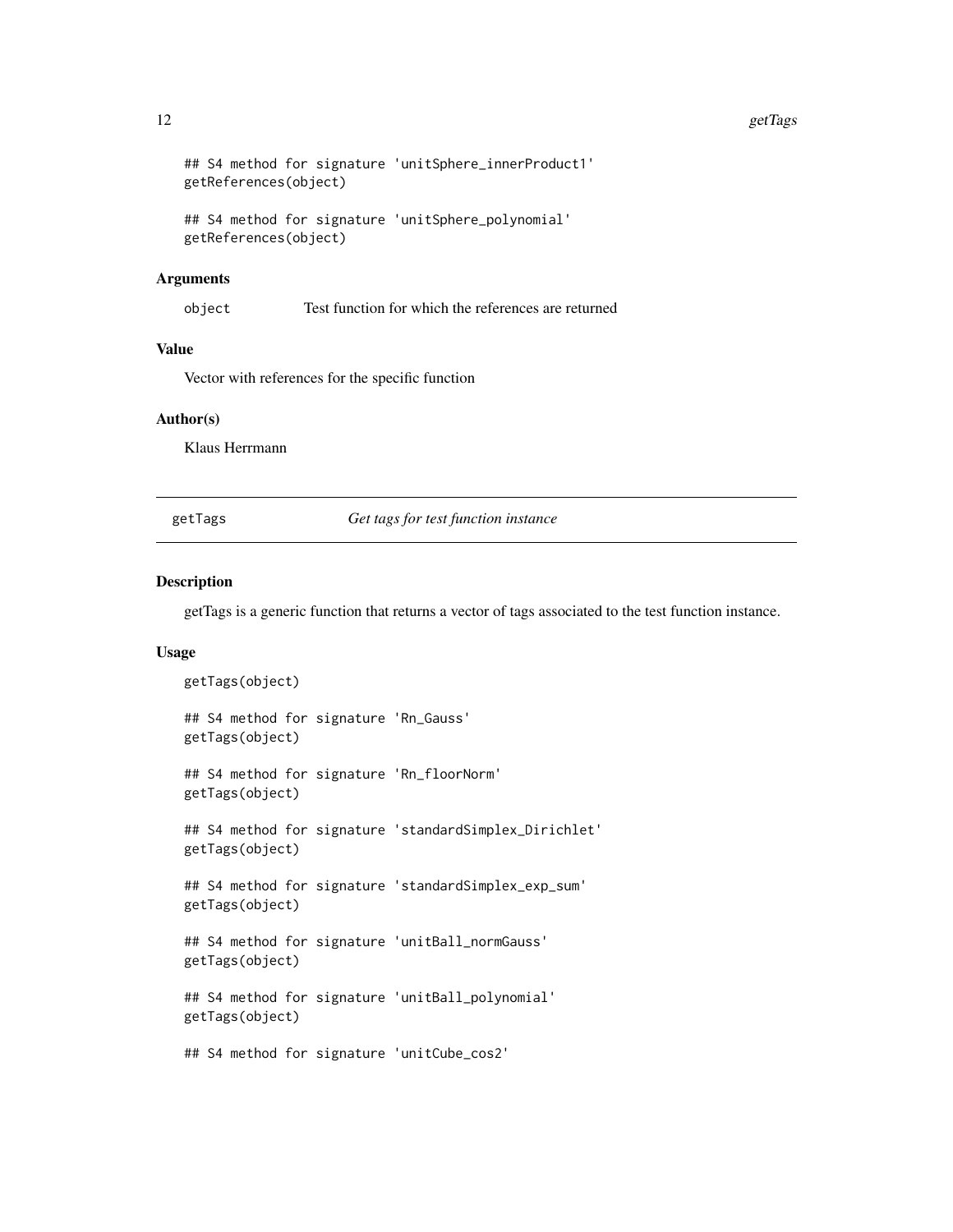# <span id="page-12-0"></span>multIntTestFunc 13

getTags(object) ## S4 method for signature 'unitCube\_floor' getTags(object) ## S4 method for signature 'unitSphere\_innerProduct1' getTags(object) ## S4 method for signature 'unitSphere\_polynomial' getTags(object)

# Arguments

object Test function for which the tags are returned

# Value

Vector with tags related to the function

# Author(s)

Klaus Herrmann

| multIntTestFunc | multIntTestFunc: A package to define test functions for multivariate |
|-----------------|----------------------------------------------------------------------|
|                 | numerical integration.                                               |

# Description

The multIntTestFunc package provides multivariate test functions to test numerical integration routines.

#### multIntTestFunc functions

The multIntTestFunc functions ...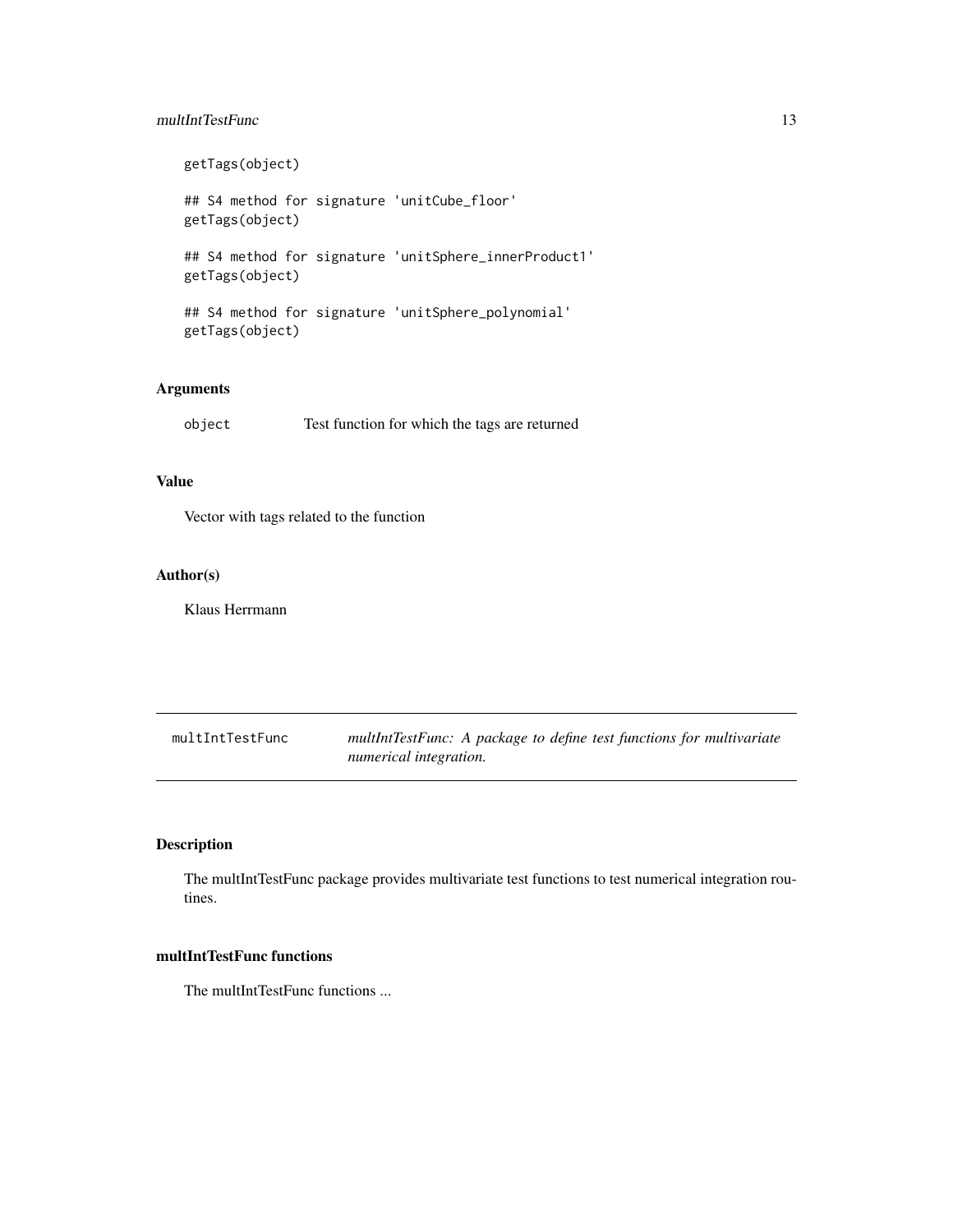,

<span id="page-13-0"></span> $R$ n\_f $1$ oorNorm-c $1$ ass *An S4 class to represent the function*  $\frac{\Gamma(n/2+1)}{\pi^2n/2(1+\lfloor\|\vec{x}\| \rfloor \cdot 2^2n\rfloor)^2s}$  *<i>on*  $R$ *ˆn* 

#### Description

Implementation of the function

$$
f: R^n \to [1, \infty), \ \vec{x} \mapsto f(\vec{x}) = \frac{\Gamma(n/2+1)}{\pi^{n/2}(1 + ||\vec{x}||_2^n)^s}
$$

where  $n \in \{1, 2, 3, ...\}$  is the dimension of the integration domain  $R^n = \times_{i=1}^n R$  and  $s > 1$  is a paramter. In this case the integral is know to be

$$
\int_{R^n} f(\vec{x})d\vec{x} = \zeta(s),
$$

where  $\zeta(s)$  is the Riemann zeta function.

# Details

The instance needs to be created with two parameters representing  $n$  and  $s$ .

#### Slots

dim An integer that captures the dimension

s A numeric value bigger than 1 representing a power

# Examples

n <- as.integer(3) f <- new("Rn\_floorNorm",dim=n,s=2)

Rn\_Gauss-class *An S4 class to represent the function*  $\exp(-\vec{x} \cdot \vec{x})$  *on*  $R^n$ 

# Description

Implementation of the function

$$
f: R^n \to (0, \infty), \ \vec{x} \mapsto f(\vec{x}) = \exp(-\vec{x} \cdot \vec{x}) = \exp(-\sum_{i=1}^n x_i^2),
$$

where  $n \in \{1, 2, 3, ...\}$  is the dimension of the integration domain  $R^n = \times_{i=1}^n R$ . In this case the integral is know to be

$$
\int_{R^n} f(\vec{x}) d\vec{x} = \pi^{n/2}.
$$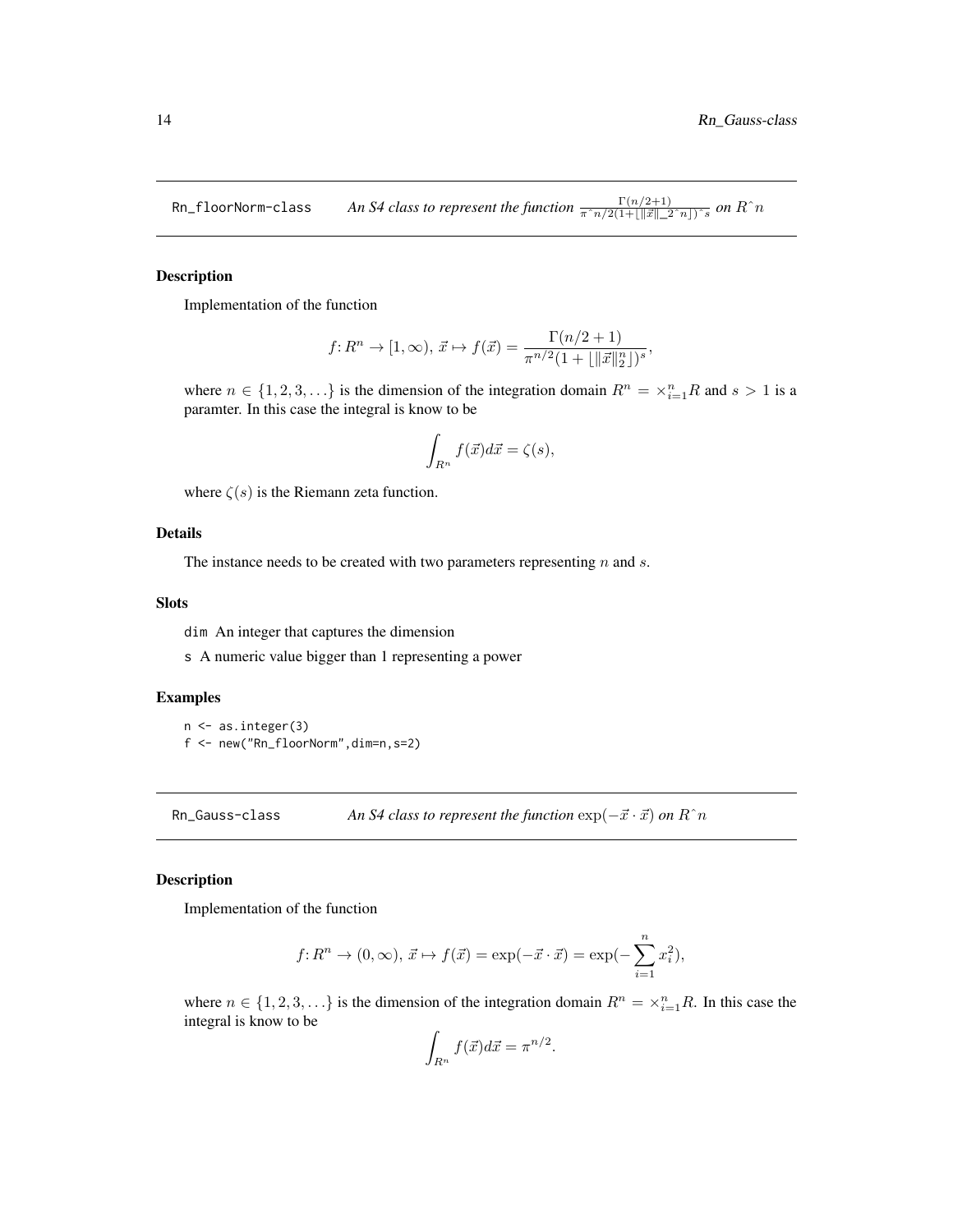# <span id="page-14-0"></span>Details

The instance needs to be created with one parameter representing  $n$ .

#### Slots

dim An integer that captures the dimension

#### Examples

```
n <- as.integer(3)
f <- new("Rn_Gauss",dim=n)
```
standardSimplex\_Dirichlet-class

*An S4 class to represent the function*  $\prod_i$   $i = 1^n$  $nx_i$ <sup> $\cdot$ </sup> $y_i$  $i - 1(1$  $x_1 = \ldots = x_n$ <sup>r</sup> $v_n + 1 - 1$  *on*  $T_n$ 

#### Description

Implementation of the function

$$
f: T_n \to (0, \infty), \ \vec{x} \mapsto f(\vec{x}) = \prod_{i=1}^n x_i^{v_i-1} (1 - x_1 - \ldots - x_n)^{v_{n+1}-1},
$$

where  $n \in \{1, 2, 3, ...\}$  is the dimension of the integration domain  $T_n = \{\vec{x} \in \mathbb{R}^n : x_i \geq 1\}$  $0, ||\vec{x}||_1 \leq 1$  and  $v_i > 0$ ,  $i = 1, \ldots, n + 1$ , are constants. The integral is known to be

$$
\int_{T_n} f(\vec{x})d\vec{x} = \frac{\prod_{i=1}^{n+1} \Gamma(v_i)}{\Gamma(\sum_{i=1}^{n+1} v_i)},
$$

where  $v_i > 0$  for  $i = 1, \ldots, n + 1$ .

# Details

The instance needs to be created with two parameters representing the dimension  $n$  and the vector of positive parameters.

#### Slots

dim An integer that captures the dimension

v A vector of dimension  $n + 1$  with positive entries representing the constants

#### Examples

```
n <- as.integer(3)
```
f <- new("standardSimplex\_Dirichlet",dim=n,v=c(1,2,3,4))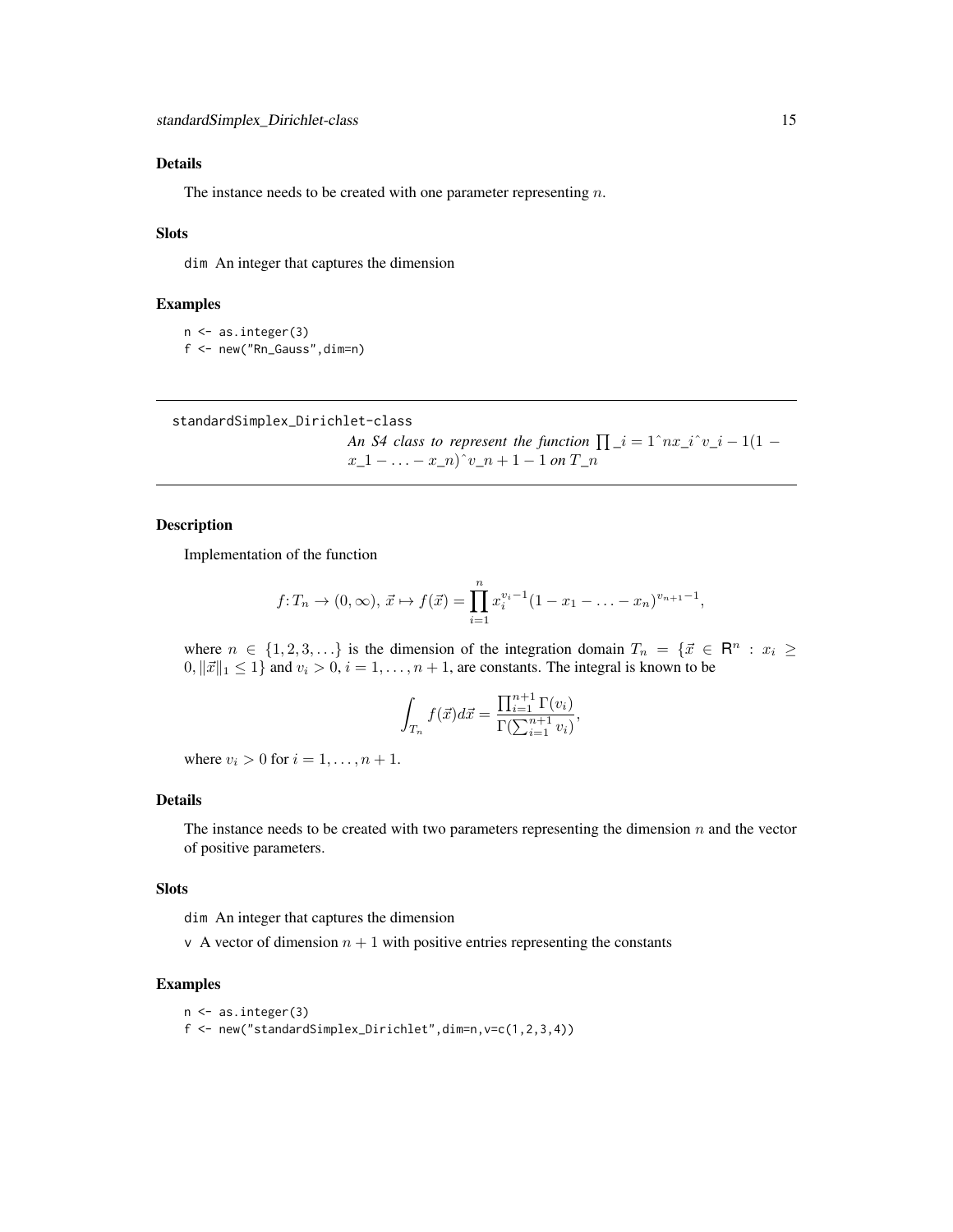<span id="page-15-0"></span>standardSimplex\_exp\_sum-class

*An S4 class to represent the function*  $exp(-c(x_1 + \ldots + x_n))$  *on* T*\_*n

,

#### Description

Implementation of the function

$$
f: T_n \to (0, \infty), \ \vec{x} \mapsto f(\vec{x}) = \exp(-c(x_1 + \dots + x_n)),
$$

where  $n \in \{1, 2, 3, ...\}$  is the dimension of the integration domain  $T_n = \{\vec{x} \in \mathbb{R}^n : x_i \geq 1\}$  $0, ||\vec{x}||_1 \le 1$  and  $c > 0$  is a constant. The integral is known to be

$$
\int_{T_n} f(\vec{x})d\vec{x} = \frac{\Gamma(n) - \Gamma(n, c)}{\Gamma(n)c^n}
$$

where  $\Gamma(s, x)$  is the incomplete gamma function.

# Details

The instance needs to be created with two parameters representing the dimension  $n$  and the parameter  $c > 0$ .

#### Slots

dim An integer that captures the dimension

coeff A strictly positive number representing the constant

# Examples

n <- as.integer(3) f <- new("standardSimplex\_exp\_sum",dim=n,coeff=1)

unitBall\_normGauss-class

*An S4 class to represent the function*  $\frac{1}{(2\pi)^n n/2} \exp(-\|\vec{x}\|_2^2)^2/2)$  *on*  $B^{\wedge} n$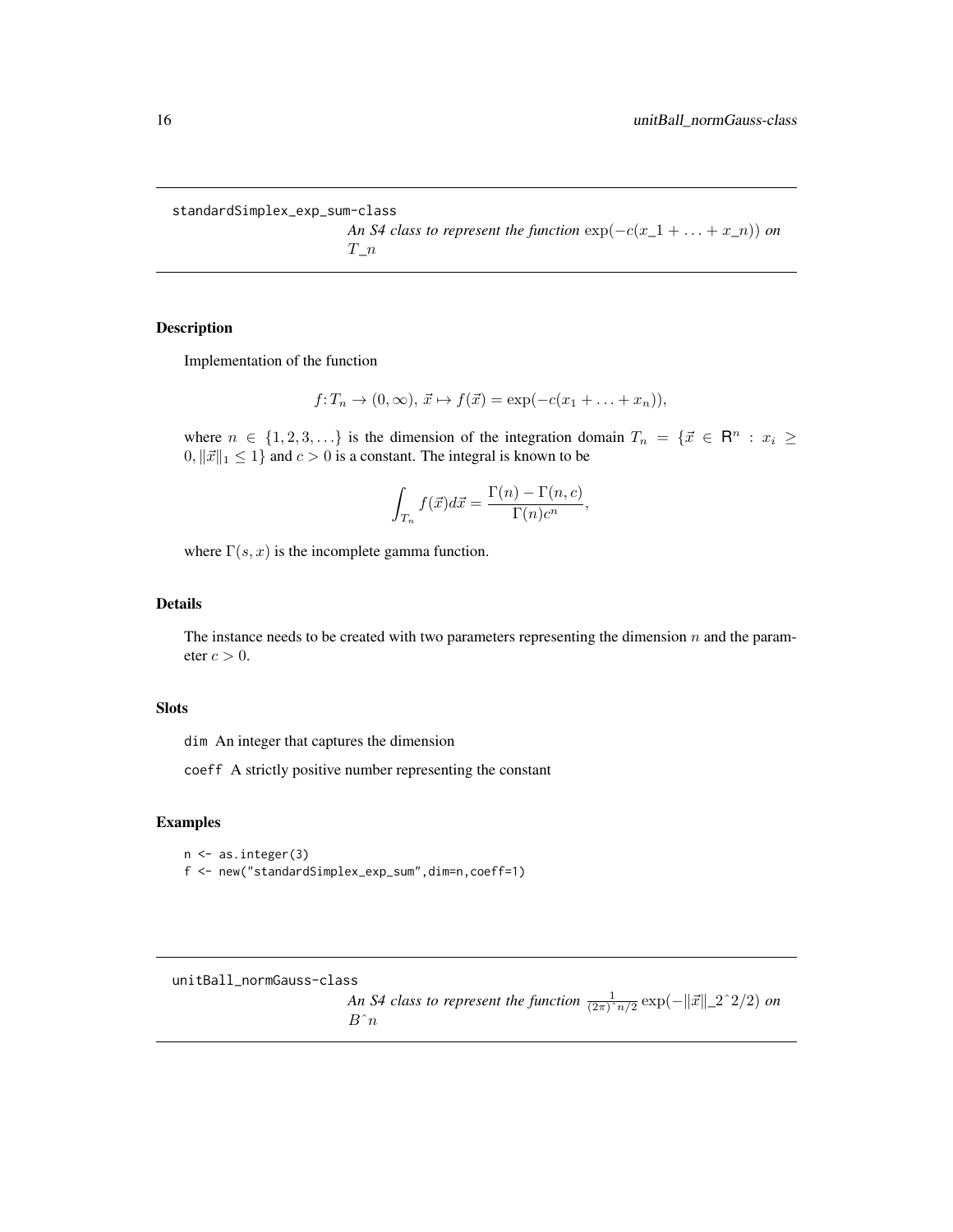#### <span id="page-16-0"></span>Description

Implementation of the function

$$
f: B_n \to [0, \infty), \ \vec{x} \mapsto f(\vec{x}) = \frac{1}{(2\pi)^{n/2}} \exp(-\|\vec{x}\|_2^2/2) = \frac{1}{(2\pi)^{n/2}} \exp(-\frac{1}{2} \sum_{i=1}^n x_i^2),
$$

where  $n \in \{1, 2, 3, \ldots\}$  is the dimension of the integration domain  $B_n = \{\vec{x} \in \mathbb{R}^n : ||\vec{x}||_2 \leq 1\}.$ In this case the integral is know to be

$$
\int_{B_n} f(\vec{x})d\vec{x} = P[Z \le 1] = F_{\chi_n^2}(1),
$$

where  $Z$  follows a chisquare distribution with  $n$  degrees of freedom.

#### Details

The instance needs to be created with one parameter representing  $n$ .

#### Slots

dim An integer that captures the dimension

#### Examples

n <- as.integer(3) f <- new("unitBall\_normGauss",dim=n)

unitBall\_polynomial-class

An S4 class to represent the function  $\prod_i$   $i = 1^{\hat{}} n x_i$   $i^{\hat{}} a_i$  on  $B_n$ 

#### Description

Implementation of the function

$$
f: B_n \to R, \, \vec{x} \mapsto f(\vec{x}) = \prod_{i=1}^n x_i^{a_i},
$$

where  $n \in \{1, 2, 3, \ldots\}$  is the dimension of the integration domain  $B_n = \{\vec{x} \in \mathbb{R}^n : ||\vec{x}||_2 \leq 1\}$ and  $a_i \in \{0, 1, 2, 3, \ldots\}, i = 1, \ldots, n$ , are parameters. If at least one of the coefficients  $a_i$  is odd, i.e.,  $a_i \in \{1, 3, 5, 7, \ldots\}$  for at leas one  $i = 1, \ldots, n$ , the integral is zero, otherwise the integral is known to be

$$
\int_{B_n} f(\vec{x})d\vec{x} = 2 \frac{\prod_{i=1}^n \Gamma(b_i)}{\Gamma(\sum_{i=1}^n b_i)(n + \sum_{i=1}^n a_i)},
$$

where  $b_i = (a_i + 1)/2$ .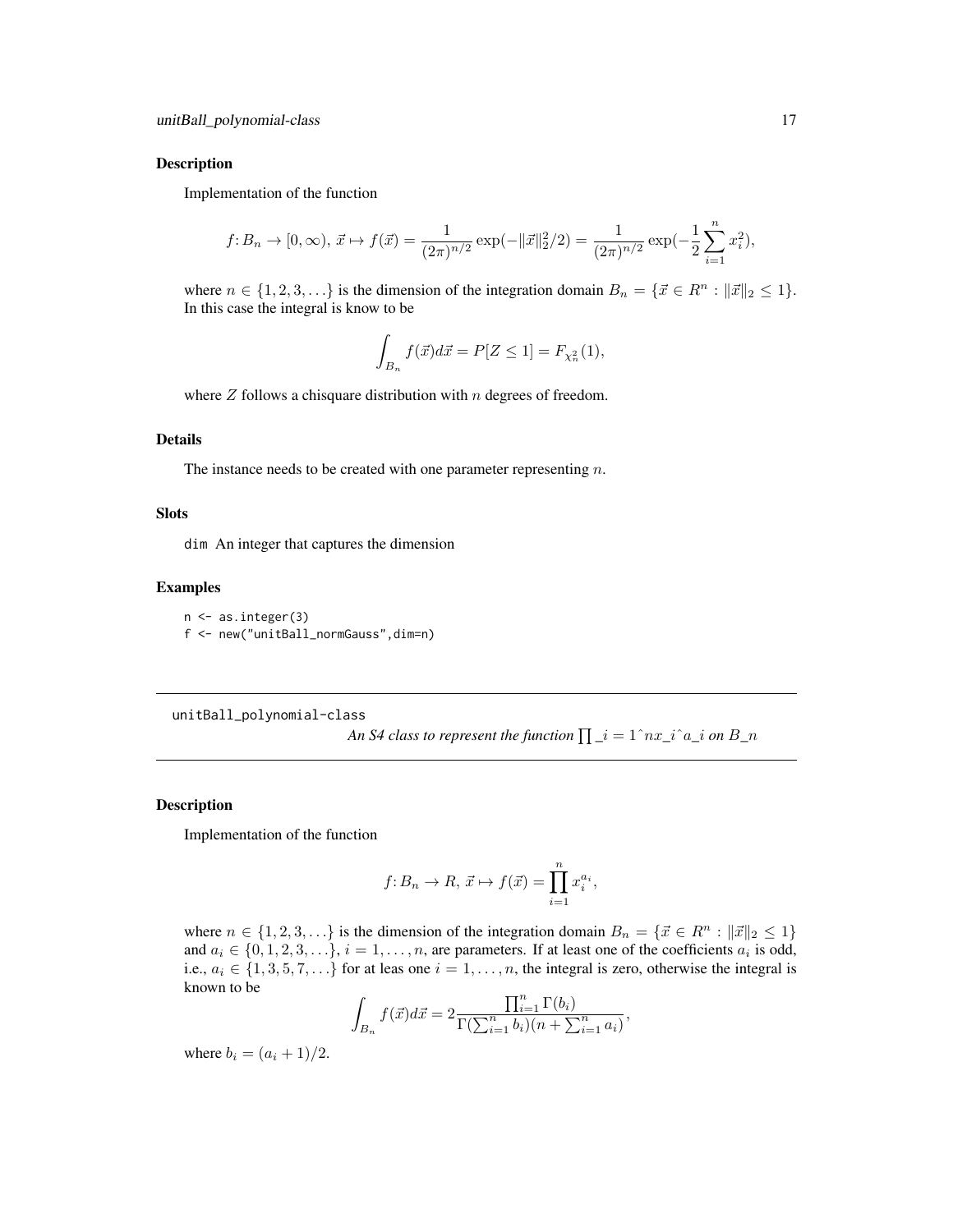### <span id="page-17-0"></span>Details

The instance needs to be created with two parameters representing the dimension  $n$  and a  $n$ dimensional vector of integers (including 0) representing the exponents.

#### Slots

dim An integer that captures the dimension

expo An vector that captures the exponents

#### Examples

```
n <- as.integer(3)
f <- new("unitBall_polynomial",dim=n,expo=c(1,2,3))
```
unitCube\_cos2-class *An S4 class to represent the function*  $(\cos(\vec{x} \cdot \vec{v}))$ <sup>2</sup> *on*  $[0, 1]$ <sup>2</sup> *n* 

#### Description

Implementation of the function

$$
f: [0, 1]^n \to [0, 1], \vec{x} \mapsto f(\vec{x}) = (\cos(\vec{x} \cdot \vec{v}))^2
$$
,

where  $n \in \{1, 2, 3, \ldots\}$  is the dimension of the integration domain  $C_n = [0, 1]^n$  and  $\vec{v}$  is a ndimensional parameter vector where each entry is different from 0. The integral is known to be

$$
\int_{C_n} f(\vec{x})d\vec{x} = \frac{1}{2} + \frac{1}{2}\cos(\sum_{j=1}^n v_j) \prod_{j=1}^n \frac{\sin(v_j)}{v_j}.
$$

#### Details

The instance needs to be created with two parameters representing the dimension  $n$  and the  $n$ dimensional parameter vector where each entry is different from 0.

#### Slots

dim An integer that captures the dimension

coeffs A vector of non-zero parameters

#### Examples

```
n <- as.integer(3)
f \leftarrow new("unitCube\_cos2", dim=n, coeffs=c(-1,2,-2))
```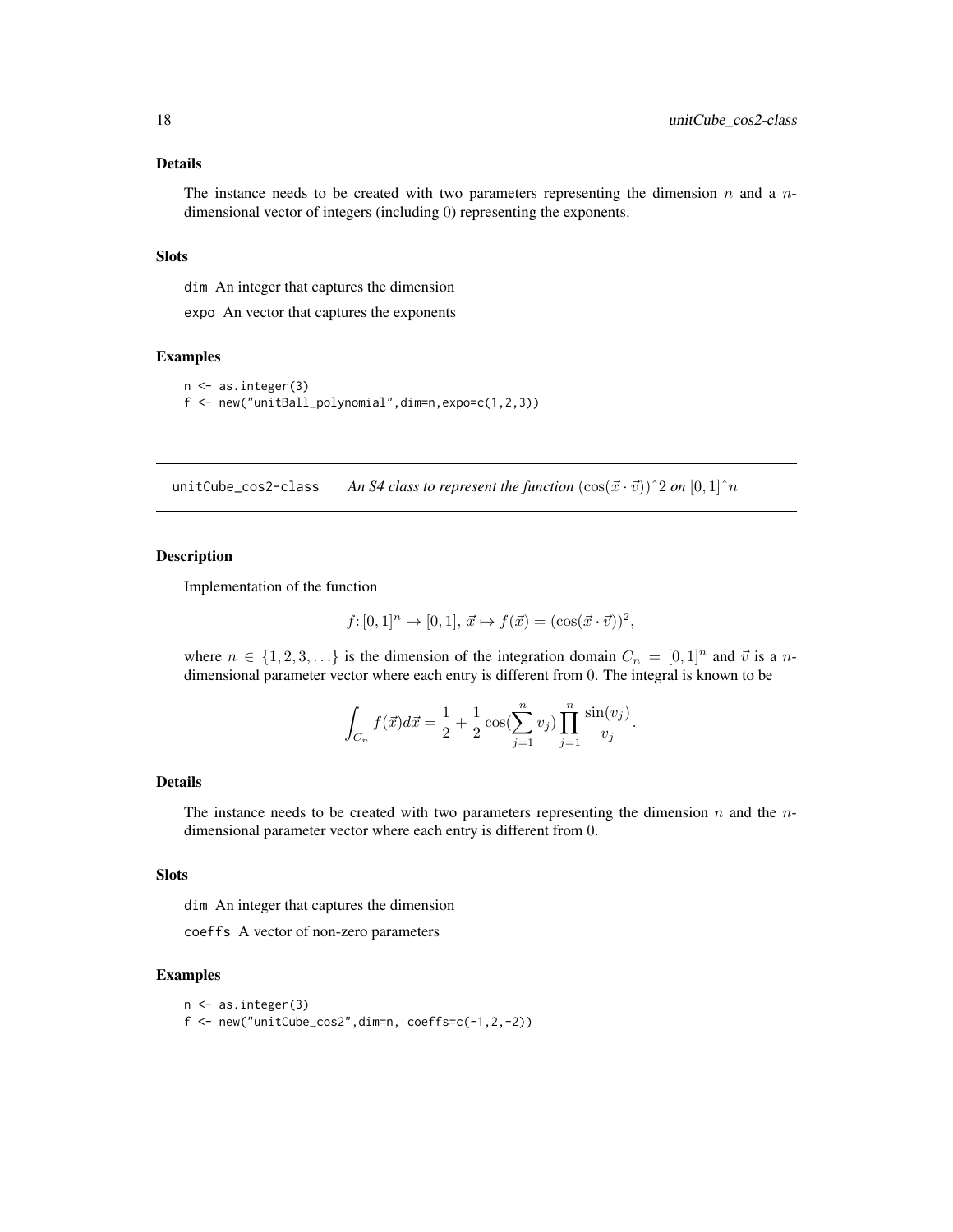<span id="page-18-0"></span>unitCube\_floor-class *An S4 class to represent the function*  $\lfloor x_1 + \ldots + x_n \rfloor$  *on*  $[0, 1]$ <sup> $\land$ </sup>n

# Description

Implementation of the function

$$
f: [0,1]^n \to [0,n], \vec{x} \mapsto f(\vec{x}) = [x_1 + \ldots + x_n],
$$

where  $n \in \{1, 2, 3, \ldots\}$  is the dimension of the integration domain  $C_n = [0, 1]^n$ . The integral is known to be

$$
\int_{C_n} f(\vec{x})d\vec{x} = \frac{n-1}{2}.
$$

# Details

The instance needs to be created with one parameter representing the dimension  $n$ .

#### Slots

dim An integer that captures the dimension

#### Examples

n <- as.integer(3) f <- new("unitCube\_floor",dim=n)

unitSphere\_innerProduct1-class An S4 class to represent the function  $(\vec{x}\cdot\vec{a}) (\vec{x}\cdot\vec{b})$  on  $S\hat{\;}n-1$ 

#### Description

Implementation of the function

$$
f: S^{n-1} \to R, \, \vec{x} \mapsto f(\vec{x}) = (\vec{x} \cdot \vec{a})(\vec{x} \cdot \vec{b}),
$$

where  $n \in \{1, 2, 3, \ldots\}$  is the dimension of the integration domain  $S^{n-1} = \{\vec{x} \in R^n : ||\vec{x}||_2 = 1\}$ and  $\vec{a}$  and  $\vec{b}$  are two *n*-dimensional parameter vectors. The integral is known to be

$$
\int_{S^{n-1}} f(\vec{x}) d\vec{x} = \frac{2\pi^{n/2} (\vec{a} \cdot \vec{b})}{n\Gamma(n/2)},
$$

where  $\vec{a} \in R^n$  and  $\vec{b} \in R^n$ .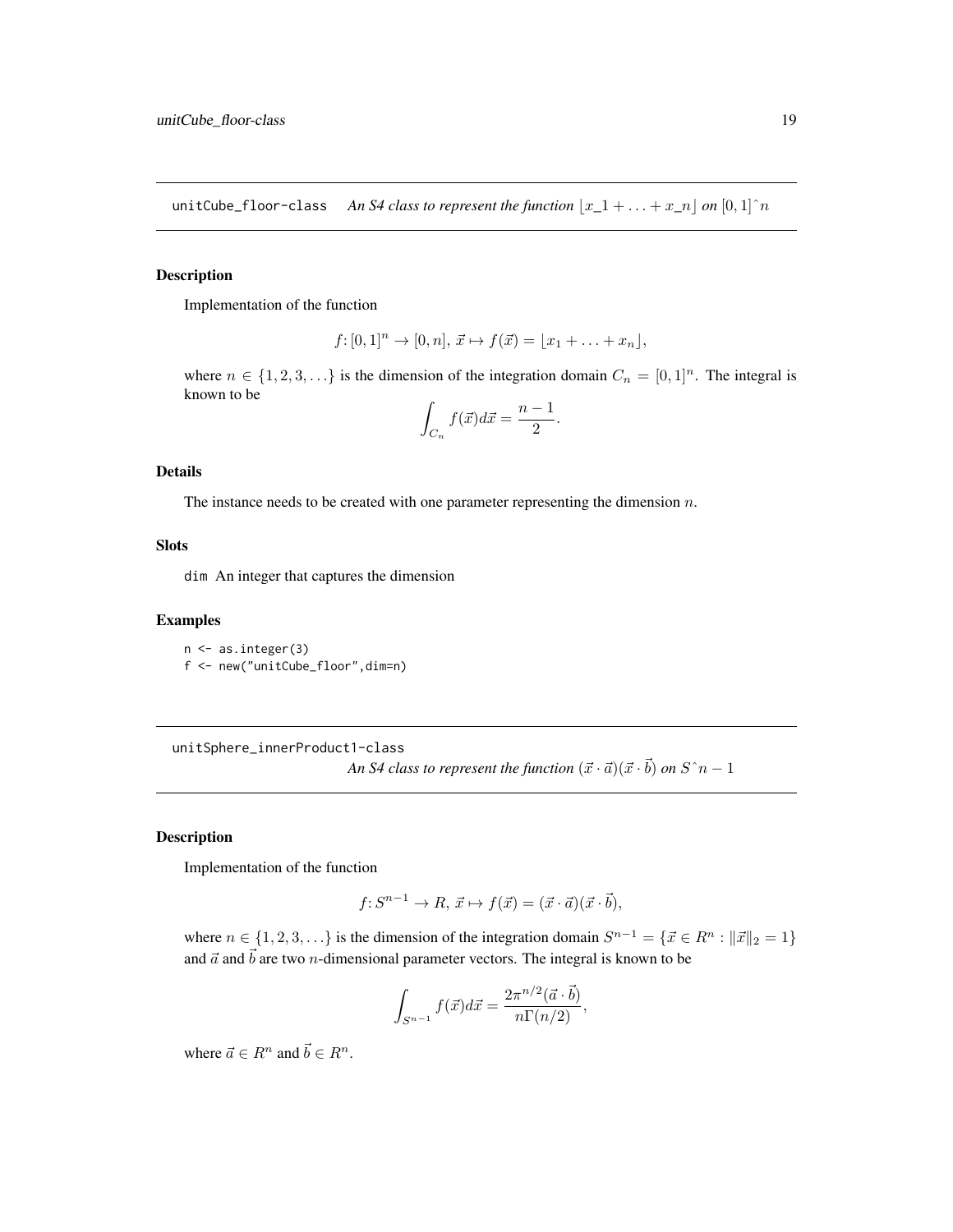#### <span id="page-19-0"></span>Details

Due to the difficulty of testing  $\|\vec{x}\|_2 = 1$  in floating point arithmetic this class also implements the function "domainCheckP". This allows to pass a list with an additional non-negative parameter "eps" representing a non-negative real number  $\varepsilon$  and allows to test  $1 - \varepsilon \le ||\vec{x}||_2 \le 1 + \varepsilon$ . See also the documentation of the function "checkUnitSphere" that is used to perform the checks.

The instance needs to be created with three parameters representing the dimension  $n$  and the two *n*-dimensional (real) vectors  $\vec{a}$  and  $\vec{b}$ .

#### Slots

dim An integer that captures the dimension

- a A  $n$ -dimensional real vector
- $b \, A \, n$ -dimensional real vector

#### Examples

```
n <- as.integer(3)
```
 $f \leftarrow \text{new("unitSphere\_innerProduct1", dim=n, a=c(1, 2, 3), b=c(-1, -2, -3))}$ 

```
unitSphere_polynomial-class
```
*An S4 class to represent the function*  $\prod_i$  $i = 1^{\hat{}} nx_i^{\hat{}} a_i^{\hat{}}$  *<i>on S*  $\hat{}} n - 1$ 

,

#### **Description**

Implementation of the function

$$
f\hbox{\rm :}\ S^{n-1}\to R,\ \vec x\mapsto f(\vec x)=\prod_{i=1}^n x_i^{a_i},
$$

where  $n \in \{1, 2, 3, \ldots\}$  is the dimension of the integration domain  $S^{n-1} = \{\vec{x} \in R^n : ||\vec{x}||_2 = 1\}$ and  $a_i \in \{0, 1, 2, 3, \ldots\}, i = 1, \ldots, n$ , are parameters. If at least one of the coefficients  $a_i$  is odd, i.e.,  $a_i \in \{1, 3, 5, 7, \ldots\}$  for at leas one  $i = 1, \ldots, n$ , the integral is zero, otherwise the integral is known to be

$$
\int_{S^{n-1}} f(\vec{x}) d\vec{x} = 2 \frac{\prod_{i=1}^{n} \Gamma(b_i)}{\Gamma(\sum_{i=1}^{n} b_i)}
$$

where  $b_i = (a_i + 1)/2$ .

#### Details

Due to the difficulty of testing  $\|\vec{x}\|_2 = 1$  in floating point arithmetic this class also implements the function "domainCheckP". This allows to pass a list with an additional non-negative parameter "eps" representing a non-negative real number  $\varepsilon$  and allows to test  $1 - \varepsilon \le ||\vec{x}||_2 \le 1 + \varepsilon$ . See also the documentation of the function "checkUnitSphere" that is used to perform the checks.

The instance needs to be created with two parameters representing the dimension  $n$  and a  $n$ dimensional vector of integers (including 0) representing the exponents.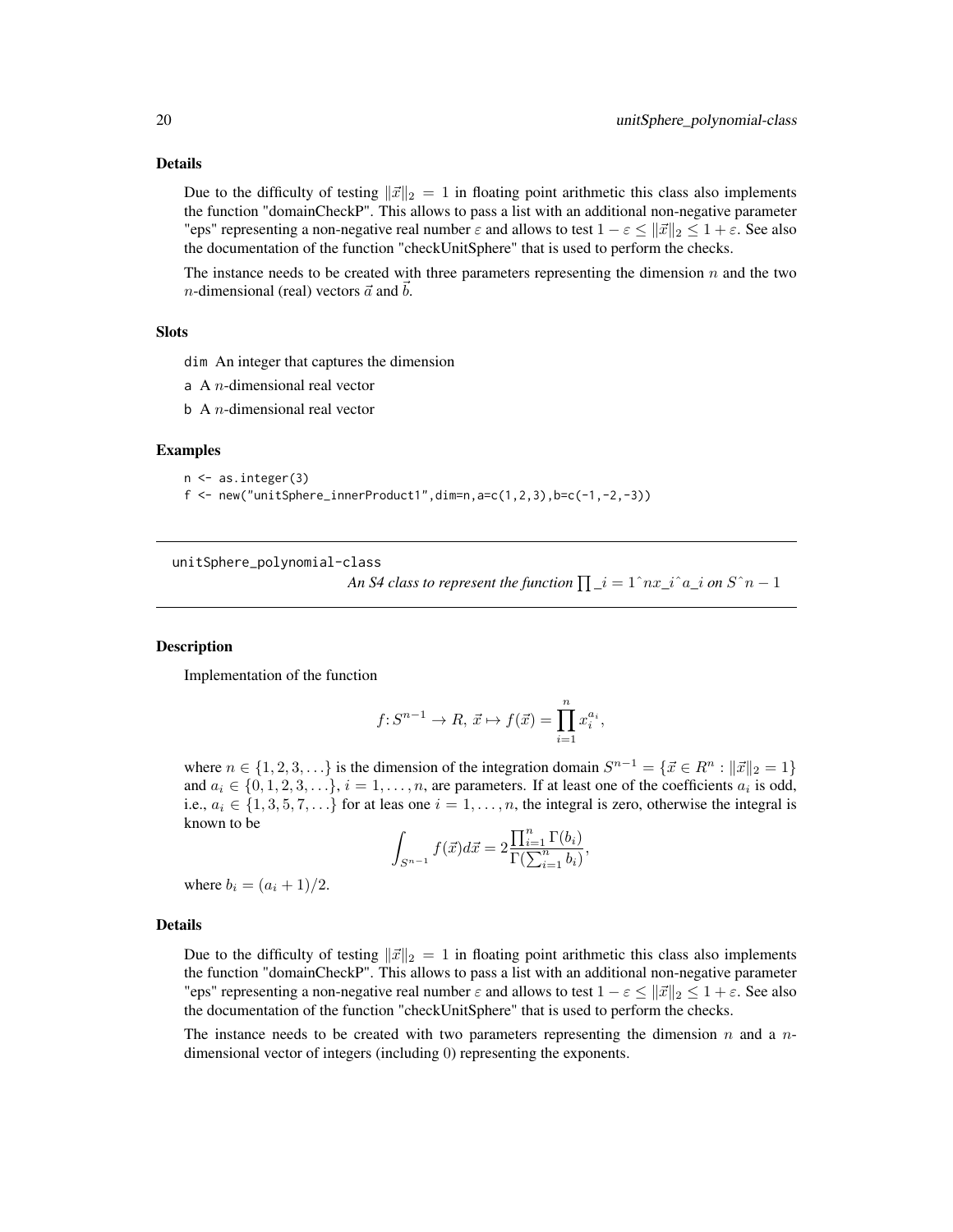# Slots

dim An integer that captures the dimension

expo An vector that captures the exponents

# Examples

```
n <- as.integer(3)
f <- new("unitSphere_polynomial",dim=n,expo=c(1,2,3))
```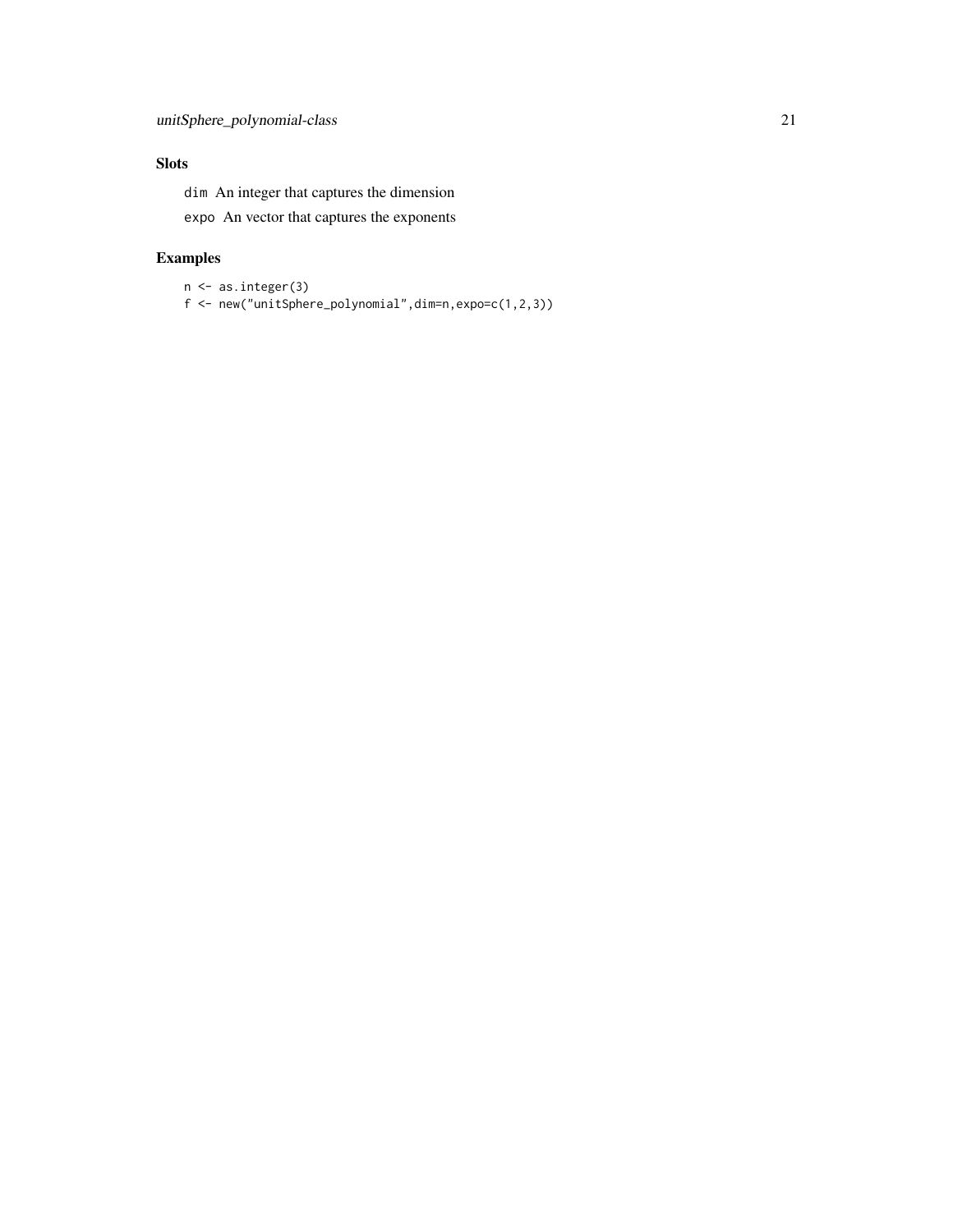# <span id="page-21-0"></span>Index

checkClosedUnitBall, [2](#page-1-0) checkClosedUnitCube, [3](#page-2-0) checkRn, [3](#page-2-0) checkStandardSimplex, [4](#page-3-0) checkUnitSphere, [5](#page-4-0) domainCheck, [5](#page-4-0) domainCheck,Rn\_floorNorm,matrix-method *(*domainCheck*)*, [5](#page-4-0) domainCheck,Rn\_Gauss,matrix-method *(*domainCheck*)*, [5](#page-4-0) domainCheck,standardSimplex\_Dirichlet,matrix-method *(*evaluate*)*, [7](#page-6-0) *(*domainCheck*)*, [5](#page-4-0) domainCheck,standardSimplex\_exp\_sum,matrix-method *(*domainCheck*)*, [5](#page-4-0) domainCheck,unitBall\_normGauss,matrix-method exactIntegral,Rn\_floorNorm-method *(*domainCheck*)*, [5](#page-4-0) domainCheck,unitBall\_polynomial,matrix-method<sub>exactIntegral,Rn\_Gauss-method</sub> *(*domainCheck*)*, [5](#page-4-0) domainCheck,unitCube\_cos2,matrix-method *(*domainCheck*)*, [5](#page-4-0) domainCheck,unitCube\_floor,matrix-method *(*domainCheck*)*, [5](#page-4-0) domainCheck,unitSphere\_innerProduct1,matrix-method exactIntegral,unitBall\_normGauss-method *(*domainCheck*)*, [5](#page-4-0) domainCheck,unitSphere\_polynomial,matrix-method *(*exactIntegral*)*, [9](#page-8-0) *(*domainCheck*)*, [5](#page-4-0) domainCheckP, [7](#page-6-0) domainCheckF,7<br>domainCheckP,unitSphere\_innerProduct1,matrix,list-method\_\_\_\_\_\_\_\_\_\_\_\_\_\_\_\_\_\_\_\_\_\_\_\_ *(*domainCheckP*)*, [7](#page-6-0) domainCheckP,unitSphere\_polynomial,matrix,list-method exactIntegral,unitCube\_floor-method *(*domainCheckP*)*, [7](#page-6-0) evaluate, [7](#page-6-0) evaluate,Rn\_floorNorm,matrix-method *(*evaluate*)*, [7](#page-6-0) evaluate,Rn\_Gauss,matrix-method *(*evaluate*)*, [7](#page-6-0) evaluate,standardSimplex\_Dirichlet,matrix-met**get**IntegrationDomain,Rn\_floorNorm-method *(*evaluate*)*, [7](#page-6-0) evaluate,standardSimplex\_exp\_sum,matrix-method *(*evaluate*)*, [7](#page-6-0) evaluate,unitBall\_normGauss,matrix-method *(*evaluate*)*, [7](#page-6-0) evaluate,unitBall\_polynomial,matrix-method *(*evaluate*)*, [7](#page-6-0) evaluate,unitCube\_cos2,matrix-method *(*evaluate*)*, [7](#page-6-0) evaluate,unitCube\_floor,matrix-method *(*evaluate*)*, [7](#page-6-0) evaluate,unitSphere\_innerProduct1,matrix-method evaluate,unitSphere\_polynomial,matrix-method *(*evaluate*)*, [7](#page-6-0) exactIntegral, [9](#page-8-0) *(*exactIntegral*)*, [9](#page-8-0) *(*exactIntegral*)*, [9](#page-8-0) exactIntegral,standardSimplex\_Dirichlet-method *(*exactIntegral*)*, [9](#page-8-0) exactIntegral,standardSimplex\_exp\_sum-method *(*exactIntegral*)*, [9](#page-8-0) exactIntegral,unitBall\_polynomial-method *(*exactIntegral*)*, [9](#page-8-0) *(*exactIntegral*)*, [9](#page-8-0) *(*exactIntegral*)*, [9](#page-8-0) exactIntegral,unitSphere\_innerProduct1-method *(*exactIntegral*)*, [9](#page-8-0) exactIntegral,unitSphere\_polynomial-method *(*exactIntegral*)*, [9](#page-8-0) getIntegrationDomain, [10](#page-9-0) *(*getIntegrationDomain*)*, [10](#page-9-0)